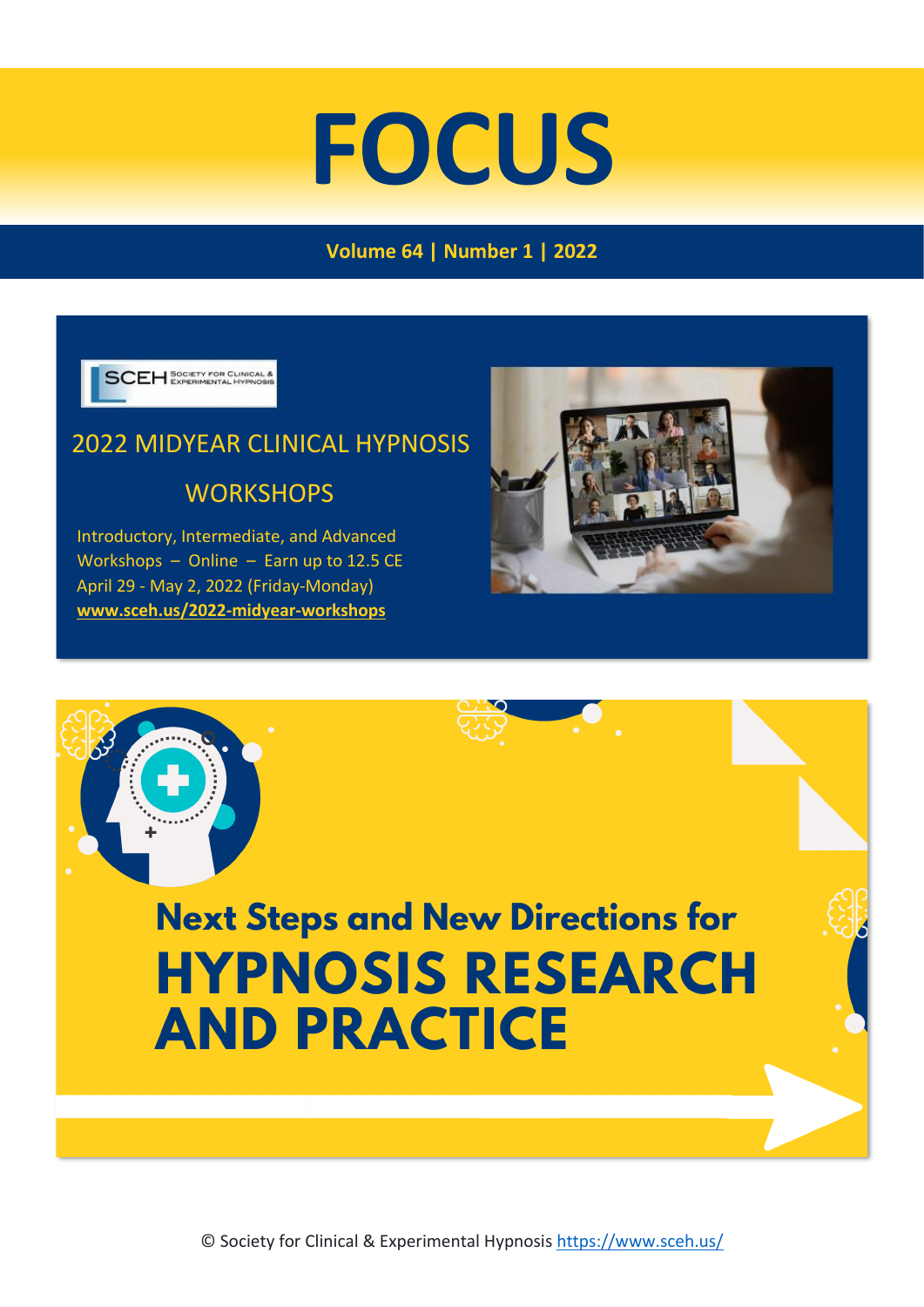# **INSIDE THIS ISSUE**

Hello! We want to learn more about you, dear reader! So please participate in a small survey (1-2 minutes).

| Latest News from The International Journal of Clinical and Experimental Hypnosis14 |  |
|------------------------------------------------------------------------------------|--|
|                                                                                    |  |
|                                                                                    |  |
|                                                                                    |  |
|                                                                                    |  |
|                                                                                    |  |
|                                                                                    |  |
|                                                                                    |  |
|                                                                                    |  |
|                                                                                    |  |
|                                                                                    |  |
|                                                                                    |  |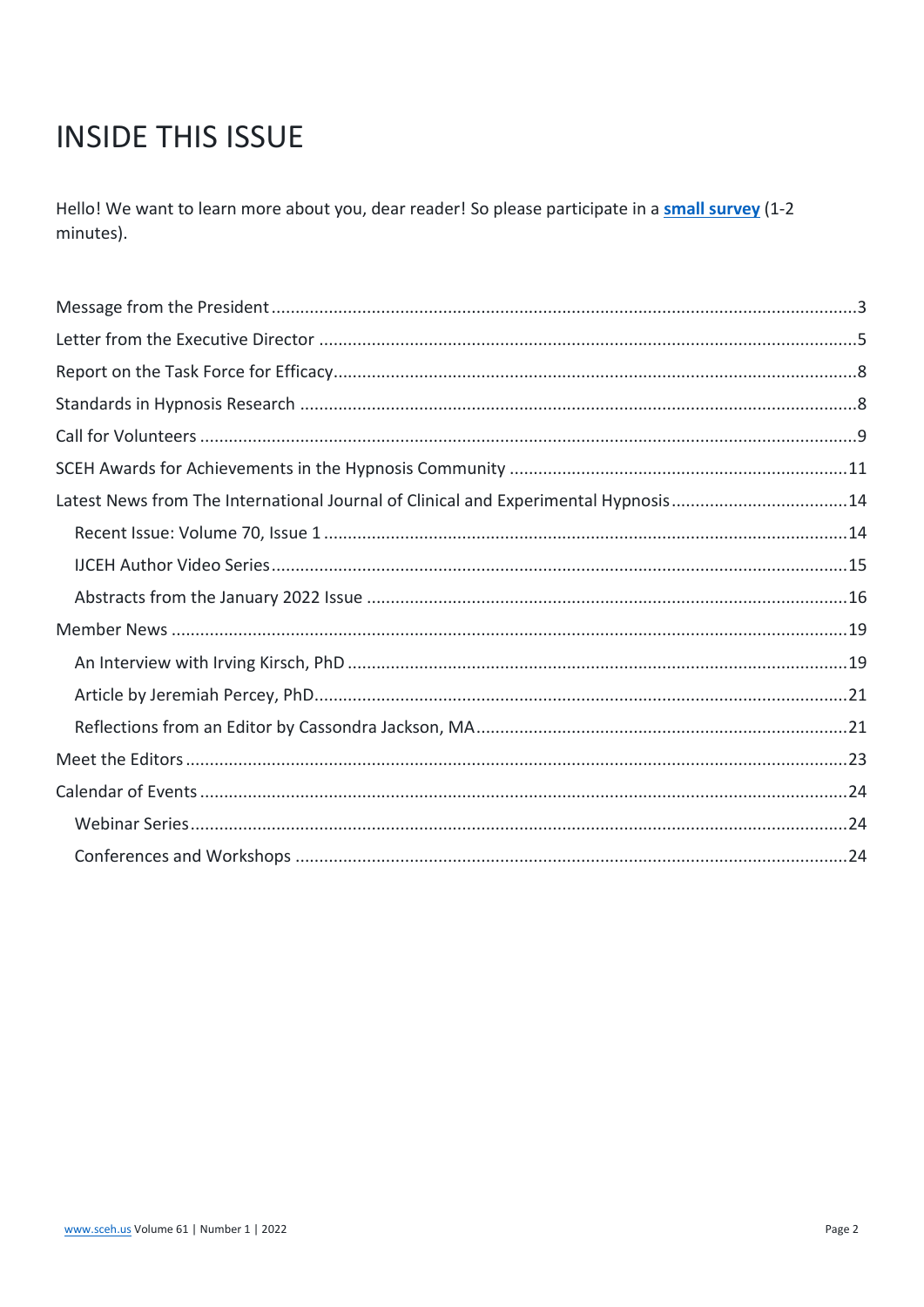# <span id="page-2-0"></span>Message from the President

By Ciara Christensen, PhD



Dear SCEH Members,

I want to take a moment to thank you and express my gratitude for your continued support, involvement, and commitment to SCEH. As we embark on the new year, there has already been a series of new developments and upcoming events, which I am excited to share with you.

First, I want to draw attention to some changes to the **Focus Newsletter.** SCEH is

fortunate to welcome three new Editors to the Focus Newsletter team! Please join me in welcoming Cassondra Jackson, Mikhail Reshetnikov, and Lauren Simicich! SCEH is honored to welcome you all, and we are grateful for your time and service. Passing the torch to the new team are Madeline Stein and Sam Stork, who contributed tremendous efforts to deliver high-quality SCEH Newsletters. We thank them most sincerely for their service and wish them success in their new endeavors.

Next, please be sure to mark your calendars and save the date for the upcoming SCEH **[Midyear Clinical](https://www.sceh.us/2022-midyear-workshops)  [Hypnosis Workshops, April 29-May 2, 2022](https://www.sceh.us/2022-midyear-workshops) – offered live online.**

Both the Introductory and Intermediate/Skills Workshops are two days and taken as a cohort; attendance on both days is required (12.5 CE). The Advanced Workshops will occur on May 1st and 2nd. Participants can attend some or all Advanced Workshops by choosing among several topics (CE varies). Our Midyear is co-sponsored by SCEH and the Institute for Continuing Education and is supported by APA Division 30 Society of Psychological Hypnosis. We hope you consider joining us. Register now for the best pricing! Advance registration is required. **Registration deadline:** April 26, 2022 (COB 5 PM Eastern Time). **Early bird registration ends** March 29, 2022.

SCEH is also thrilled to announce we have already begun planning the **73rd Annual Workshops and Scientific Program**. The incoming 2022 Annual Conference Chairs include **Introductory Co-Chairs,** Tova Fuller and Barbara McCann; **Intermediate Co-Chairs,** Ali Chadderdon and Deanna Denman; **Advanced Workshop Co-Chairs,** Nina Mayr and Liz Slonena and **Scientific Program Co-Chairs** Afik Faerman and Madeline Stein. All are hard at work behind the scenes. The 2022 Annual Conference theme, *Next Steps and New Directions for Hypnosis Research and Practice,* highlights important inflection points with respect to looking ahead as we plan for the future, informing innovations in the use of clinical hypnosis and in hypnosis research. Although we are eager to return to in-person events, due to the ongoing pandemic and associated uncertainties, we are conducting the event virtually for 2022. The **Call for Papers** has been sent, and we encourage you all to submit your work! Some information has already been posted online and more information will be included soon. Stay tuned and please consider presenting or attending – and share news about the conference with colleagues. **[Review the Call for Papers details.](https://www.sceh.us/2022-call-for-papers)**

If you haven't already done so, please take a peek at the **SCEH Webinar Series**! Our Education Chair, Don Moss, continues to do an outstanding job bringing a wide array of cutting-edge speakers monthly. These webinars, offered with our co-sponsor, The Chicago School of Professional Psychology, are designed to allow health care professionals to learn hypnosis with high-quality online training that is convenient, reasonably priced, and includes continuing education credit for licensure or certification. **[The SCEH Webinar](https://www.sceh.us/webinars)  [Series](https://www.sceh.us/webinars)** is offered monthly, online via Zoom. Recordings of past webinars are now available on-demand by visiting the **[SCEH Homestudy Courses page.](https://tcsppofficeofce.com/homestudy-courses/sceh)**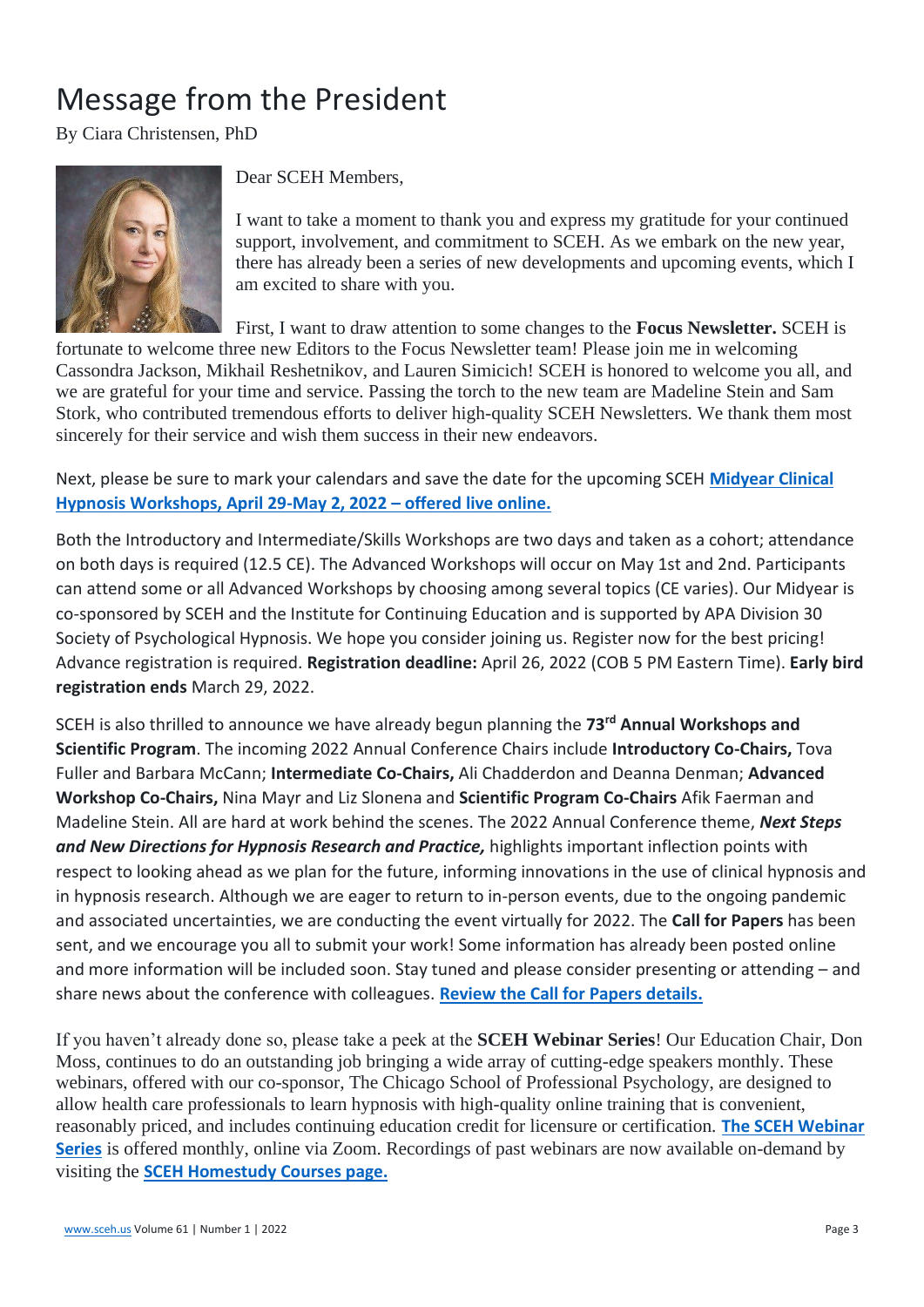Committee Call and Time to Renew Your SCEH Membership

SCEH is reaching out and encouraging members to consider serving on a SCEH Committee. When you serve on a Committee, typically, groups select times to hold virtual meetings, but this varies depending on the group. Additional details can be found in **[our committee list](https://www.sceh.us/leadership)** and in a later section found in this issue of Focus.

I also want to take this opportunity to thank everyone who has renewed your membership! We appreciate and value your help as together we work to promote excellence and advance hypnosis research, education and training, and clinical practice. We can't do it without you.

Society members receive discounted registration for the events mentioned above and many additional benefits. We are working hard to strengthen our hypnosis community and provide you with the services that help and fuel your work in hypnosis.

If you have not renewed, now is a great moment to demonstrate your ongoing commitment.

To renew now, just **[log in to the members-only portion of the website.](https://www.sceh.us/login#/login)**

Thank you.

Sincerely,

*Ciara Christensen, PhD SCEH President*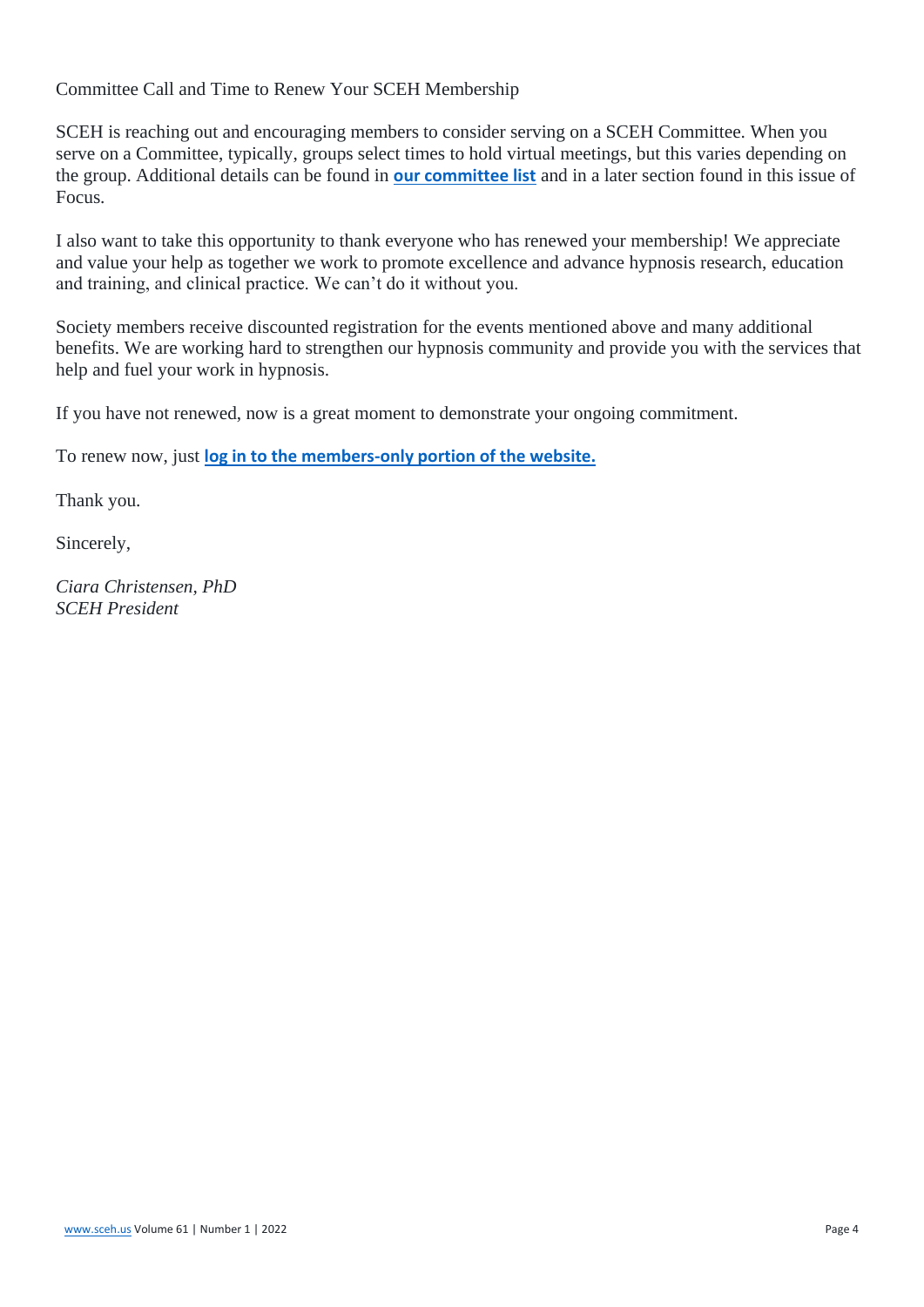# <span id="page-4-0"></span>Letter from the Executive Director

by Anne Doherty Johnson, SCEH Executive Director



Dear Member,

We have another year of great hypnosis educational opportunities planned for you. From our upcoming Midyear Clinical Hypnosis Workshops at the end of April to our monthly Webinar Series to our Annual Conference in October, we have professional development opportunities scheduled for all skill levels. Although we won't be meeting face to face in 2022 (all events will be online), we are very much looking forward to "seeing you" at an upcoming event.

All our educational programs are designed to help you incorporate or strengthen hypnosis skills in your practice and stay current on the latest hypnosis research. Event attendees walk away with fresh ideas and approaches, earn CE credit, discover new data, and gain inspiration and support from colleagues – all great reasons for putting the following events mentioned below on your calendar for 2022

#### **Midyear Clinical Hypnosis Workshops Scheduled for April**

We continue our Midyear Clinical Hypnosis Workshops in April, spread over four days and featuring three levels of training. A top-notch faculty will lead the workshops. Attendees can choose from introductory, intermediate/skills or advanced workshops. Two-day Introductory and Intermediate Workshops take place April 29 and 30 (attendance both days required). Advanced Workshops are scheduled for May 1 and May 2. Attendees can choose to attend by topic. This year's topics follow a trauma theme and include Hypnosis to Enhance Evidence-Informed Treatment for Traumatic Stress; Ego State Therapy Applications for Phase-Oriented Trauma Treatment; The Unrepressed Unconscious, Complex PTSD, Attachment and Repair, and Trance and Trauma. Again this year, APA Division 30 is joining us to promote this event to their members, and we thank them for their continued partnership. Advance registration is required and early bird rates apply. **[View full event information including event descriptions, faculty bios, and more](https://www.sceh.us/2022-midyear-workshops)***.*

#### **Annual Conference**

Our 2022 Annual Conference Committee has begun its work to build on the successes of our last two virtual conferences and deliver an even better attendee experience. In addition to the educational content, we have scheduled networking sessions designed to bring our community closer together and share insights and challenges with one another. Student scholarships are available – see our Call for Papers page for details.

Conference registration will open in early summer. Stay tuned to SCEH emails or watch our website for additional conference details as they are confirmed. **[Bookmark the conference page.](https://www.sceh.us/2022-conference-details)**

#### **Annual Conference Call for Papers**

Our Call for Papers for our 73rd Annual Workshops and Scientific Program (#SCEH2022) is now well underway. As a timesaving tip, please review the page in its entirety before submitting your proposal, and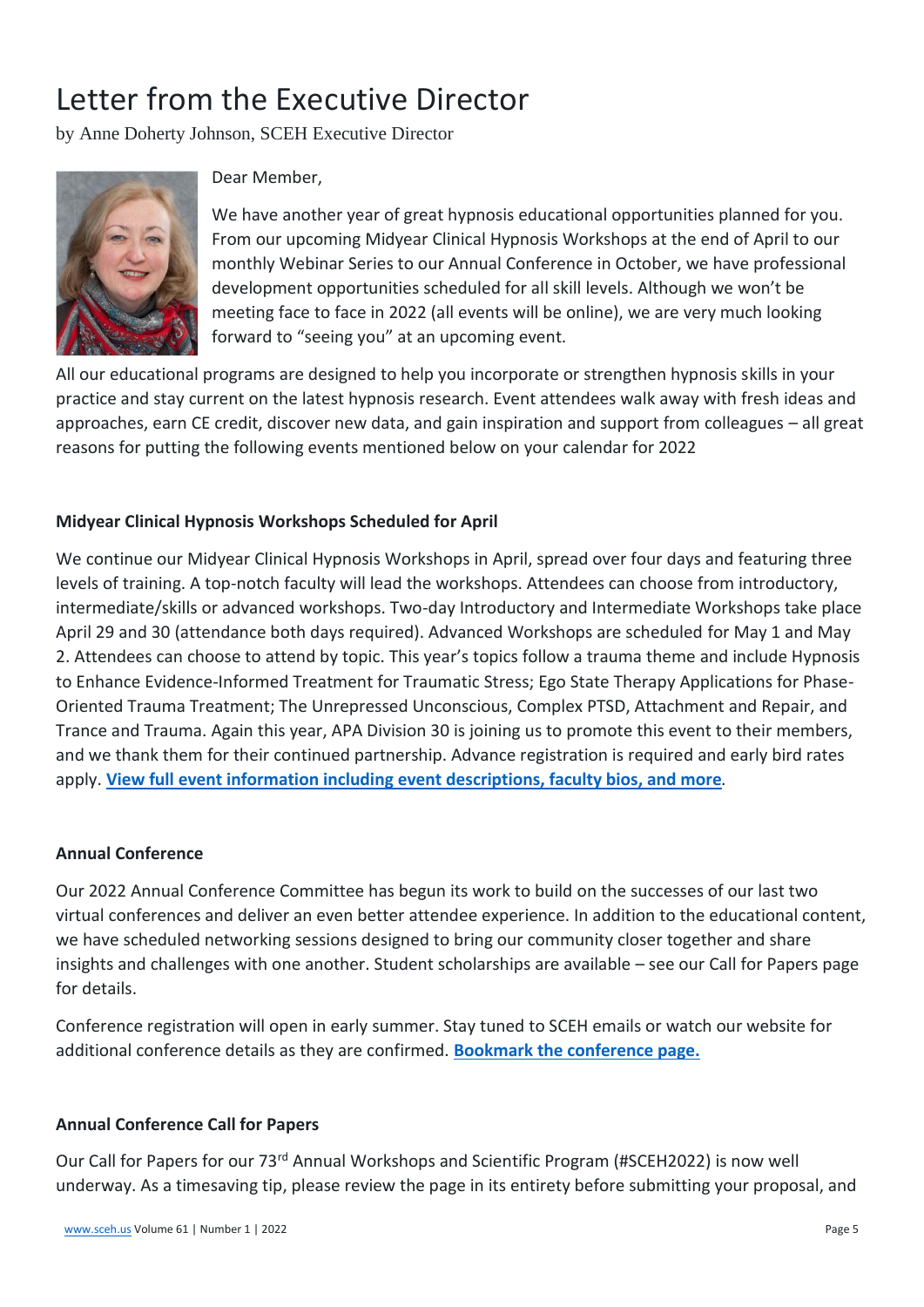kindly review the Society's presenter and attendee policies to familiarize yourself with our expectations and requirements to ensure a welcoming environment for all.

#### **Call for Advanced Workshops**

Our 2022 conference theme, Next Steps and Future Directions for Hypnosis Research and Practice, reflects the Society's commitment to research and practice, and how each informs the other. We seek Advanced Workshop proposals that enhance the understanding, skills and application of hypnosis in a variety of practice settings. Proposals should be supported by research findings. Preference will be given to topics that incorporate the conference theme. **[See our Call for Papers](https://www.sceh.us/2022-call-for-papers)** for complete details and guidance about what we are looking for and what to include in your submission. The submission deadline is April 15, 2022,

#### **Scientific Program Call for Papers**

At the heart of the Society's approach to training is a solid evidence base. This year's Scientific Program will again showcase the latest empirical research in the field, with opportunities for interaction, constructive criticism, and debate. If you have research you would like to share, please submit a research paper presentation or poster for #SCEH2022. SCEH supports research through the Annual Conference Scientific Program and publication of the International Journal of Clinical and Experimental Hypnosis. Approved research paper abstracts will again be published in IJCEH, giving wider dissemination to this work. **[See our](https://www.sceh.us/2022-call-for-papers)  [Call for Papers](https://www.sceh.us/2022-call-for-papers)** for complete details and guidance about what we are looking for and what to include in your submission. The deadline is **April 15, 2022**.

#### **Monthly Webinars Offer Varied Topics and Leading Speakers**

Our SCEH Webinar Series continues in 2022 with more stimulating topics led by leaders in the field. (See our Events Calendar later in this issue for dates and topics of upcoming, live webinars.) Our popular series, co-sponsored by the Chicago School of Professional Psychology, allows you to gain high-quality clinical hypnosis training at a convenient time and reasonable price. Webinars are 1.5 hours each and offer continuing education (CE) credit for licensure or certification.

If you have not yet attended one of our webinars, we invite you to do so in 2022! **[View the upcoming](https://www.sceh.us/)  [calendar of live webinars.](https://www.sceh.us/)**

Recordings of past webinars are now **[available for purchase via our Home Study Program.](https://tcsppofficeofce.com/homestudy-courses/sceh)**

The Home Study Courses offer CE and are available on demand.

If you would like to suggest a topic or are interested in presenting a webinar, please **[contact the Society's](mailto:moss@saybrook.edu)  [Education Chair and Immediate Past President, Donald Moss, PhD.](mailto:moss@saybrook.edu)**

To submit a proposal to present a webinar for SCEH, include the following:

- Program Title
- Program Description up to 150 words
- Brief Biography about you and your professional achievements up to 150 words
- Current Curriculum Vitae and Photo
- Five Topic References APA 7th edition format, published within the last 10 years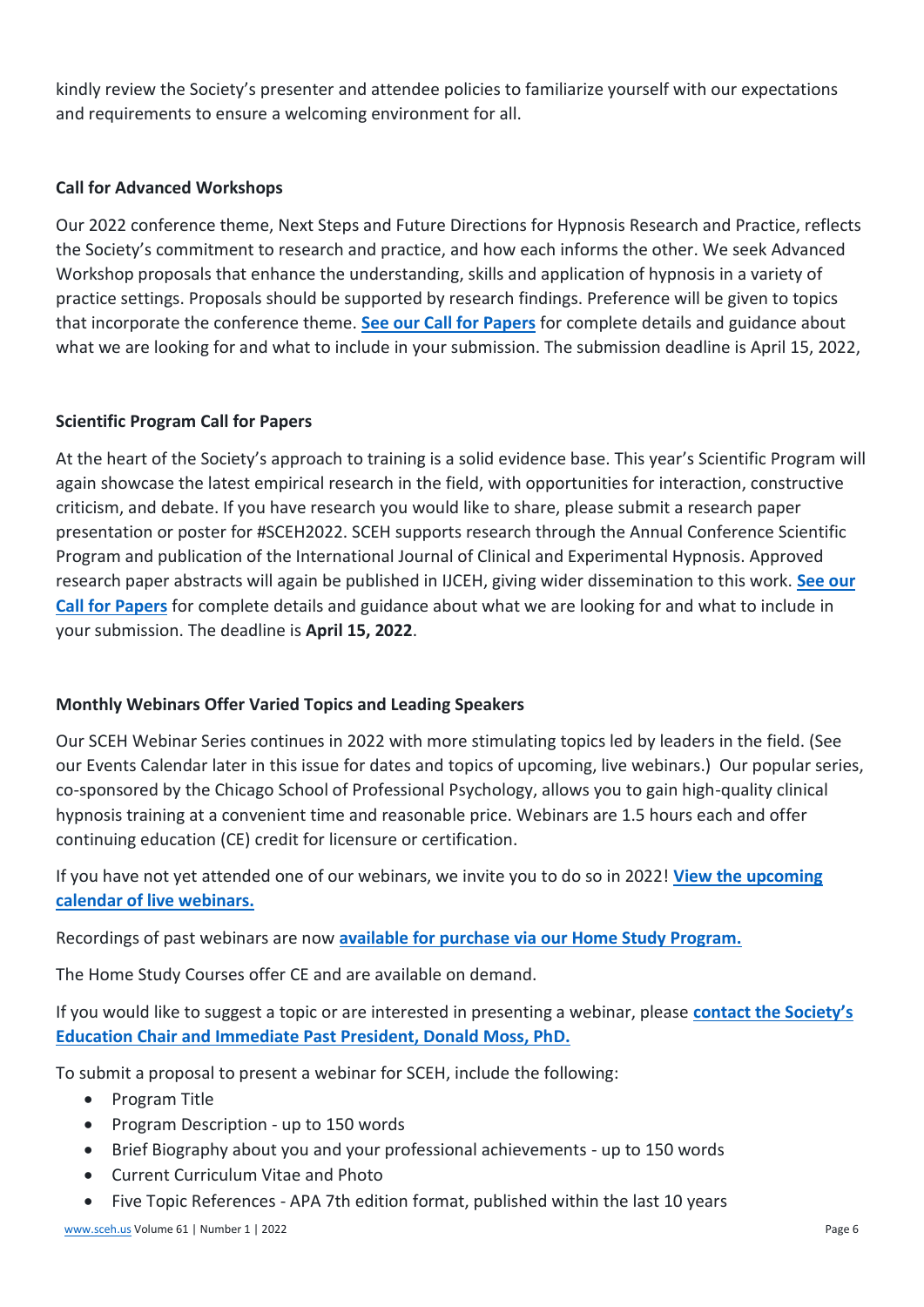• Contact Info: Your email, telephone number, and mailing address

#### **How Can SCEH Help You in 2022?**

As an important part of our hypnosis community, we want to make sure you are taking full advantage of your member benefits. Do you want to expand your knowledge and skills? Do you want to grow your relationships with peers? Are you seeking an outlet to share your research or publicize the techniques you have developed? Do you have time to mentor a fellow member? SCEH provides many opportunities to support you in these goals. Please review our **[member benefits page](https://www.sceh.us/membership-benefits)** and **[reach out to us](mailto:info@sceh.us)** if you have any questions.

#### **Is Your SCEH Member Profile Current?**

We encourage you to take a quick ten minutes this week to review your SCEH online profile. Please review your Billing Address and Organization (company or educational institution) data fields to ensure they are complete and current since these are used to mail your IJCEH subscription and other SCEH correspondence. Also, check your Completed Degrees field and Specialties selections since fellow members use these for directory searches. Your member profile also allows you to upload a photo. Note that the directory is only available to members, and log-in is required to access it. If you forgot either your Username or Password, simply follow the system prompts after clicking the Login button on the upper right of the **[Society website](https://www.sceh.us/)** and **[contact us](mailto:info@sceh.us)** if you need any assistance.

#### **Will You Continue to Support SCEH in 2022?**

Please note that if you have not yet renewed, your dues are overdue! We are so grateful to all our members and depend on your support. Your dues allow us to:

- provide training programs critical to the adoption, use, and growth of hypnosis
- advance scientific research through our peer-reviewed scholarly journal and Annual Conference Scientific Program
- provide a nurturing community for like-minded peers through our committees, networking events, and communications efforts
- offer member discount programs to save you money on book purchases
- support students and early career professionals through our scholarship and mentorship programs
- shine the light on the accomplishments of our community through our Awards Program

Renewing is easy – just **[click here](https://www.sceh.us/membership-renewal)** to renew now or follow the prompts in your email renewal letter.

Thank you for your support. Questions? Don't hesitate to **[contact us](mailto:info@sceh.us)**.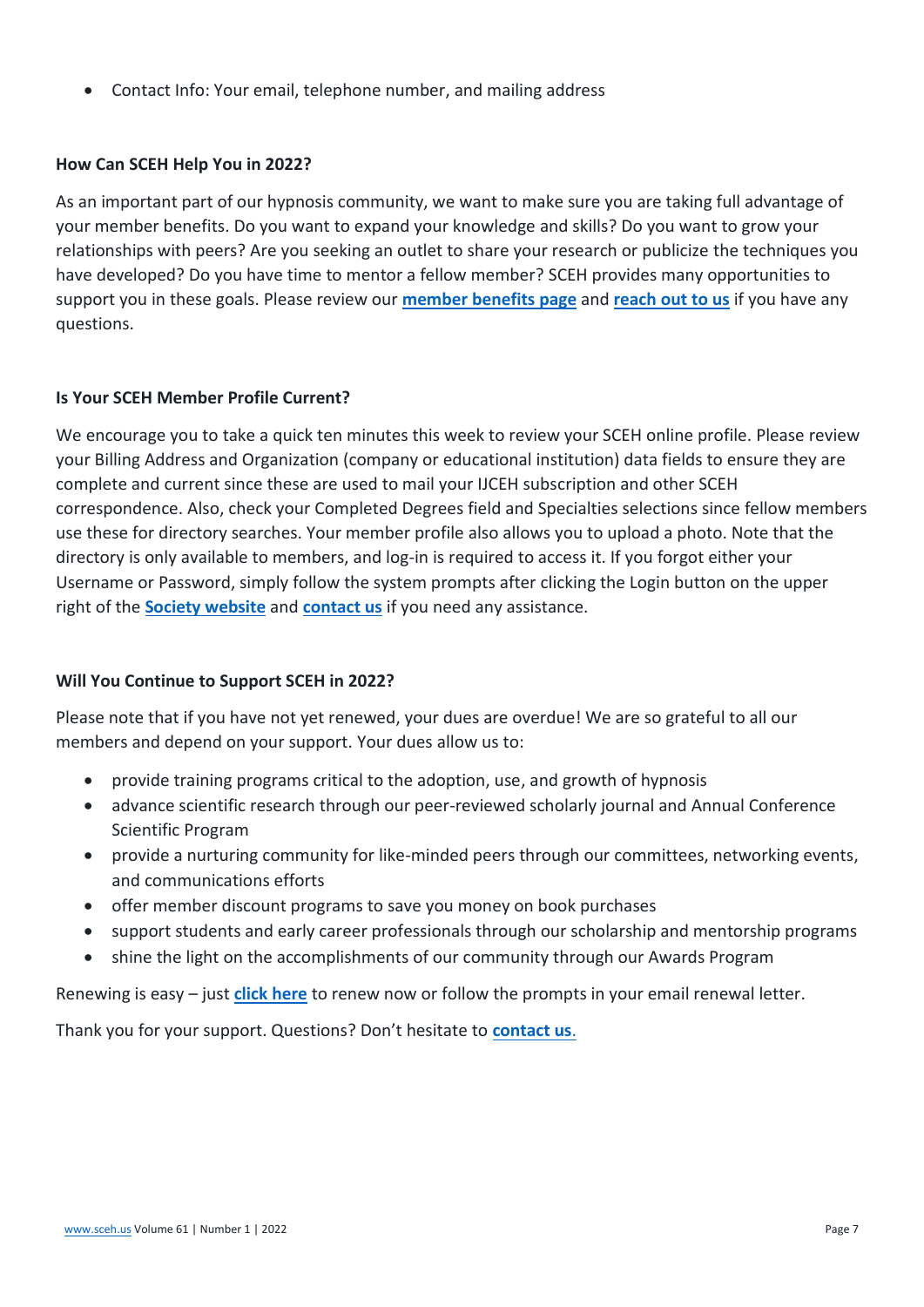# <span id="page-7-1"></span><span id="page-7-0"></span>Report on the Task Force for Efficacy Standards in Hypnosis Research **By Donald Moss, PhD**



Hypnosis has a rich basis in pure and applied research, with thousands of published studies. Nevertheless, the outcomes literature on applying hypnosis to clinical disorders in medicine and mental health is often inconsistent with many methodological lapses. The emphasis in healthcare today is on the use of Evidence-

Based interventions, and the methodological standards in outcomes research have advanced dramatically, with expectations of randomized controlled trials, pre-registration of research protocols, and research designs of adequate power.

In 2018, then SCEH President Donald Moss reached out to representatives of ASCH, APA Division 30, the Milton Erickson Foundation, the National Pediatric Hypnosis Training Institute, and the International Society for Hypnosis, and proposed an international Task Force on Efficacy Standards for Applications of Hypnosis. All of the professional groups agreed on the need for such a Task Force. Zoltan Kekecs and Donald Moss agreed to co-convene the Task Force, nine researchers from the US, Belgium, Great Britain, Hungary, Italy, and Belgium committed to participate in the Task Force discussions. The participants are: Giuseppe De Benedittis; Gary Elkins; Marie Faymonville; Olafur Palsson; Phil Shenefelt; Eric Spiegel; Devin Terhune; Katalin Varga, and Peter Whorwell. In addition, six additional researchers agreed to serve as consultants to the Task Force: Walter Bongartz; Mark Jensen; Krjis Klajs; Elvira Lang; David Patterson, and Dirk Revenstorf. The Task Force began its work in February 2019 and continues to meet on a monthly basis.

The Task Force has formulated initial recommendations for rating the efficacy of various clinical applications of hypnosis. These recommendations are intended to guide researchers who want to assess the accumulated evidence about the efficacy of various hypnosis applications. The Task Force recommendations will appear in an upcoming article in the *International Journal of Clinical and Experimental Hypnosis*, as "Guidelines for the Assessment of Efficacy of Clinical Hypnosis Applications."

Members of the Task Force decided that it is important to align the Task Force recommendations with current practices and perspectives in the hypnosis field, and accordingly decided to conduct a broad international survey of clinicians and researchers, covering current hypnosis practices, needs, and outlook in the field of clinical and experimental hypnosis. Olafur Palsson led this project and created a Qualtrics XMbased online survey covering common practices, respondents' views of the relative effectiveness of various applications, sources of training, hypnotic techniques employed, adverse effects, and a variety of other areas.

Several major hypnosis organizations co-sponsored the survey, including the Society for Clinical and Experimental Hypnosis, the American Society of Clinical Hypnosis and its component societies, the International Society of Hypnosis, the European Society of Hypnosis, the American Psychological Association's Division 30 (Society of Psychological Hypnosis), the Italian Society of Hypnosis and the British Society of Clinical and Academic Hypnosis. With this broad organizational support, 791 hypnosis clinicians responded to the survey and 691 completed the survey, representing 31 countries. A preliminary report on the clinicians' responses to the survey has been presented at the APA and SCEH Annual Meetings, and the paper detailing those findings will shortly be submitted for publication, with the title: "Current Practices, Experiences, and Views in Clinical Hypnosis: Findings of an International Survey." This is the broadest sampling to date of hypnosis practitioners and their perspectives on hypnosis practice.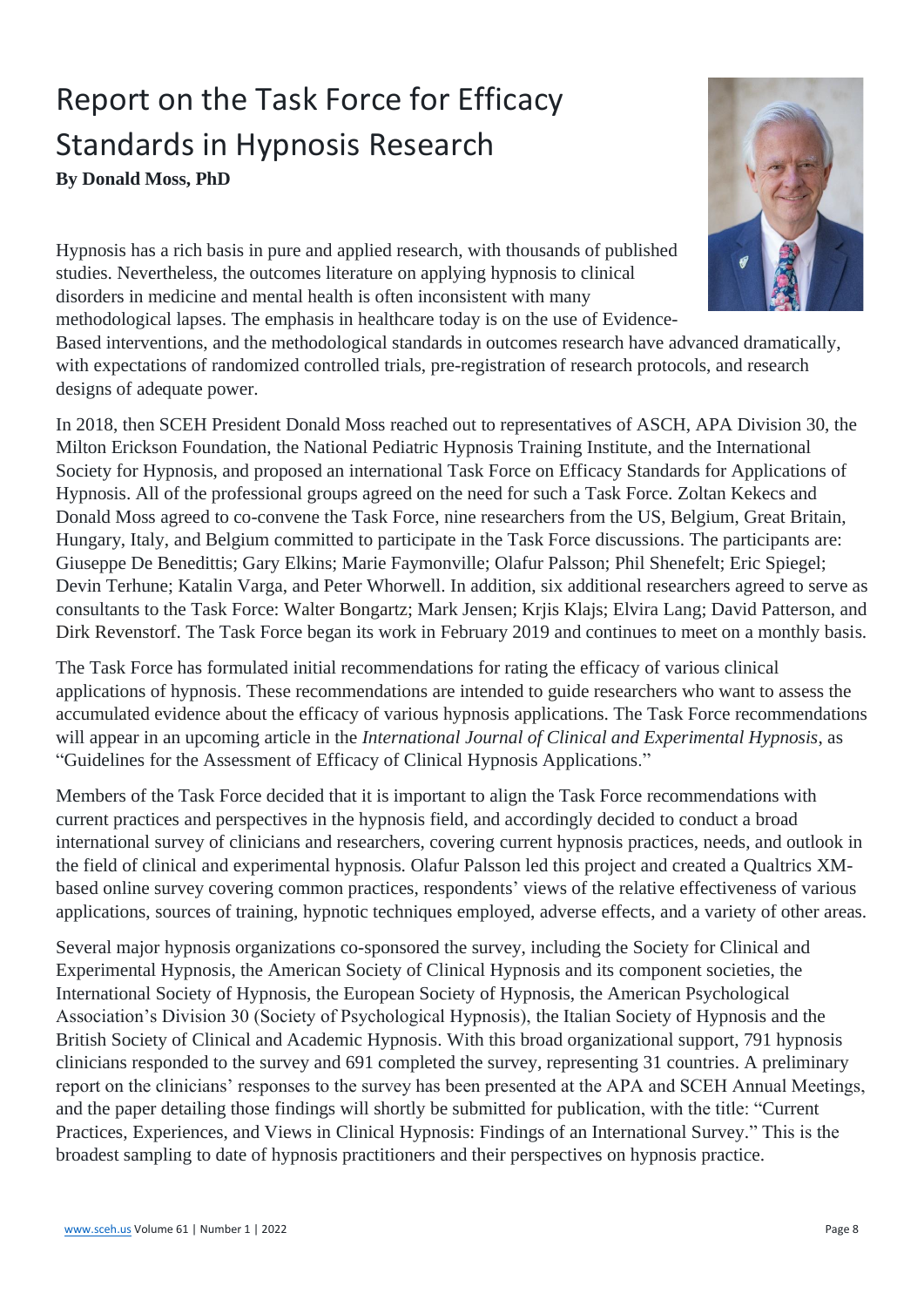<span id="page-8-0"></span>Future articles will examine the survey responses from researchers. In addition, the Task Force is currently formulating a report recommending best practices for future hypnosis research.



**Want to help support SCEH?** 

**Click below!**

**[Donations](file:///E:/downloads/Donations)**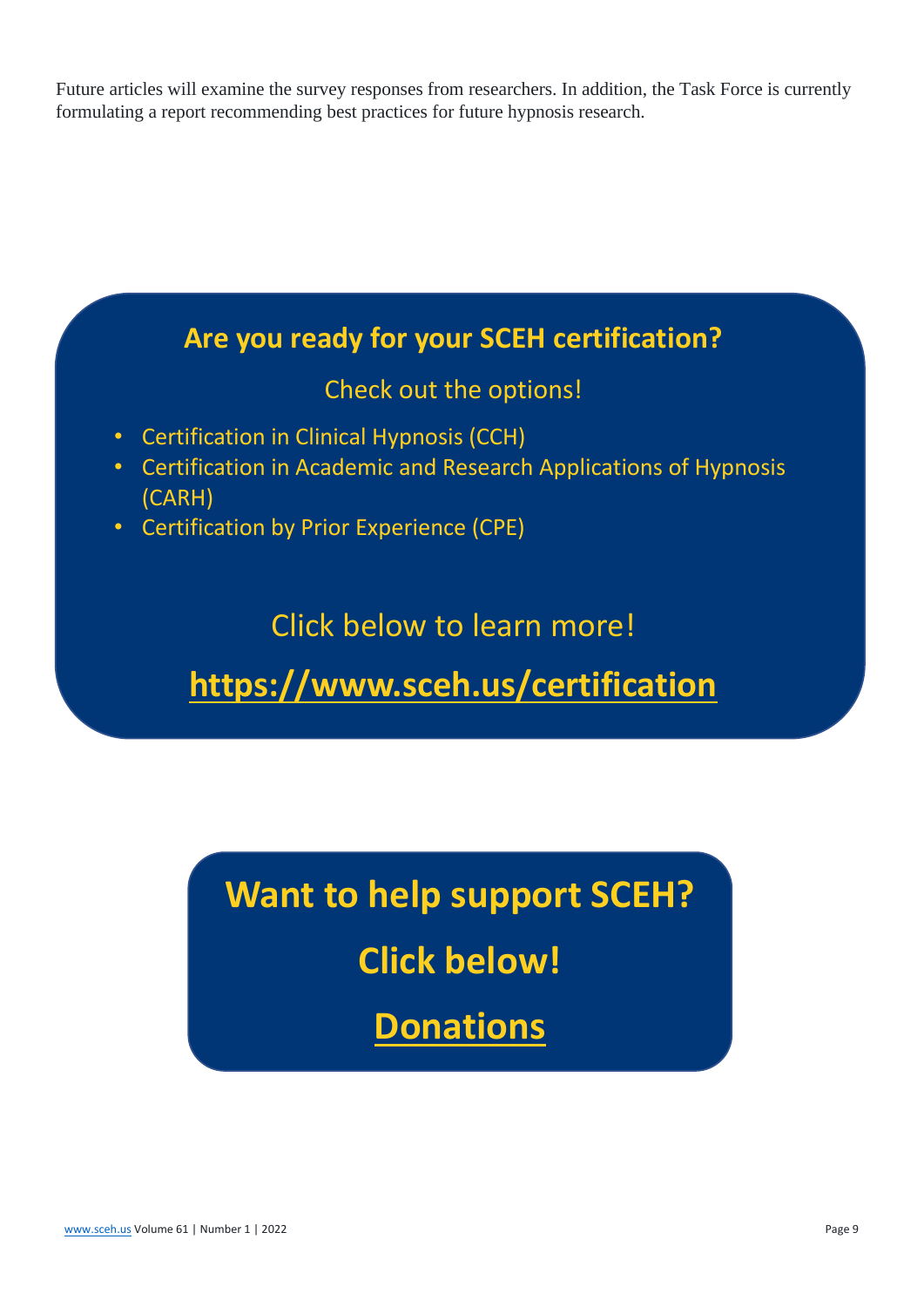# Call for Volunteers

Please consider lending your time and talents to the Society as we work to advance our common mission! We need your help to advance SCEH programs and initiatives and invite you to explore becoming a member of a SCEH Committee.

Joining a SCEH Committee is a great way to give back to the Society and influence its future. Serving as a SCEH volunteer is a meaningful and worthwhile experience, with personal and professional benefits. Not only can you share your ideas and expertise, but you can also make a difference in a field you love. Society volunteers gain leadership experience, sharpen collaboration skills, grow personal and professional relationships, and gain visibility and recognition from your peers.

Volunteering need not require a large commitment of time. We can use your help in many ways. From micro-volunteering tasks (send us a member testimonial, forward a post on social media, submit an article to Focus) to ad hoc special projects (support a particular educational program, serve as a mentor) or serving on an active committee.

Consider matching your interests to our needs by reviewing our Committee List **[here.](https://www.sceh.us/Committees)**

We will work with you to find ways you can contribute that work for you. If you are interested, please **[contact us.](mailto:info@sceh.us)**

## Meet the Midyear Clinical Hypnosis Workshops presenters





**Barbara McCann** 



Christensen

Don **Moss** 



**David** Reid



Janna Henning



Wendy Lemke





**Damis** 



David **Spiegel** 

#### **[www.sceh.us/2022-midyear-workshops](http://www.sceh.us/2022-midyear-workshops)**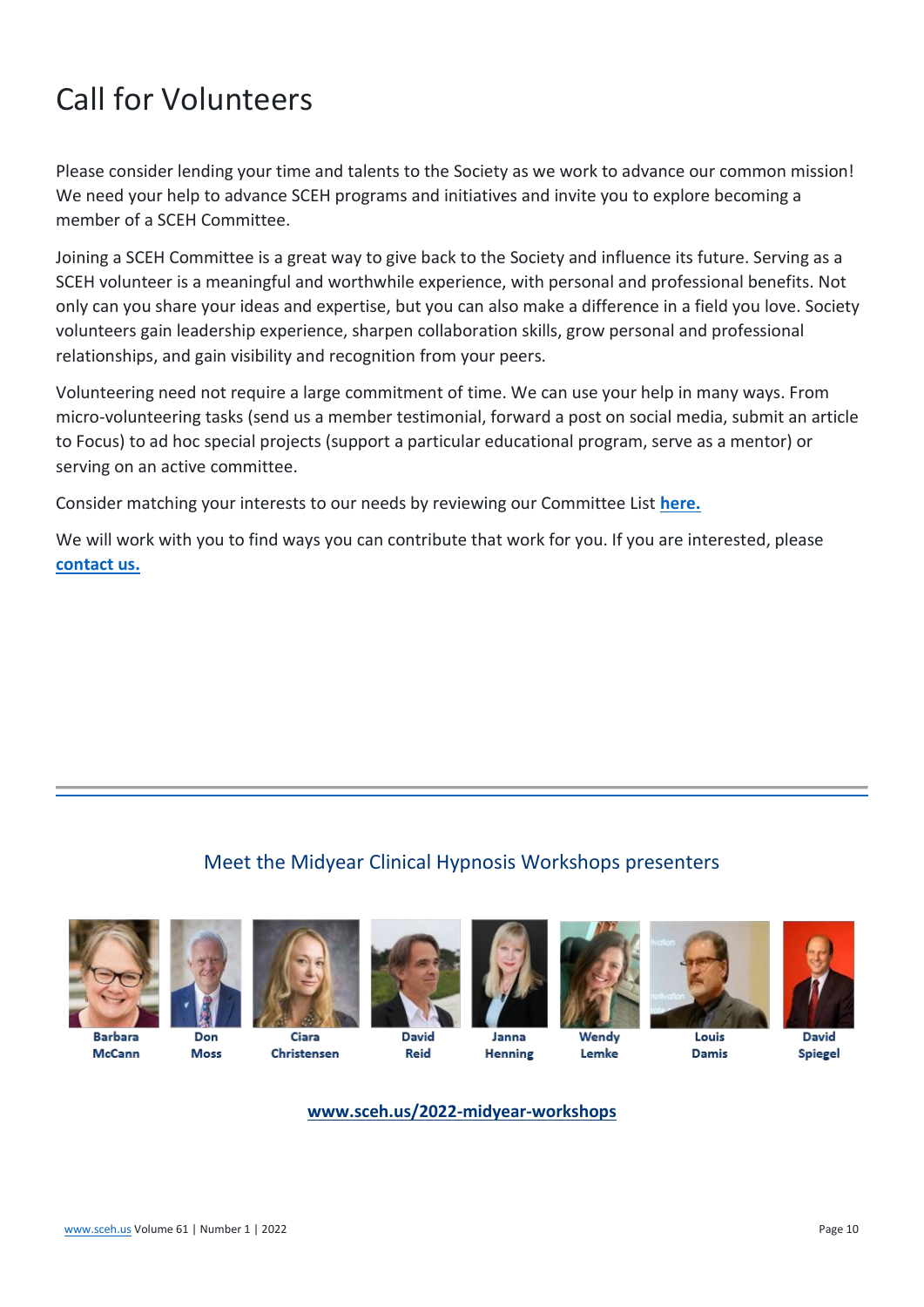# <span id="page-10-0"></span>SCEH Awards for Achievements in the Hypnosis Community

On Friday, November 19, 2021, the Society for Clinical and Experimental Hypnosis held an online awards event to shine a light upon and publicly recognize achievements within the hypnosis community. Hosted by SCEH Outgoing

President, Janna Henning, JD, PsyD, FT and Incoming President, Ciara Christensen, PhD, the ceremony acknowledged the contributions of winners in the areas of clinical hypnosis education and training, hypnosis research and publication, and SCEH programs and activities that advanced the organization's mission to *promote excellence and progress in the field.* 

The 2021 SCEH Nominating Committee included Chair *Gary Elkins, PhD, ABPP, ABPH,* and Committee Members *David Reid, PsyD* and *Devin Terhune, PhD*. Nominations were sourced via a member Call for Awards, then independently judged by the committee. The Society received a large number of nominations in 2021, making it one of the Society's most competitive awards programs in recent history.

SCEH celebrates the work of our winners and expresses our admiration and gratitude to our award winners. The following awards were presented:

- **The Henry Guze Award** for Best Research Paper on Hypnosis to **Afik Faerman and David Spiegel, MD** in recognition of their paper **"Shared cognitive mechanisms of hypnotizability with executive functioning and information salience"** published in *Scientific Reports*, 11(1):5704.
- **The Ernest R. and Josephine R. Hilgard Award** for Best Theoretical Paper on Hypnosis to **John F. Kihlstrom, PhD** for his paper **"Recognition in Posthypnotic Amnesia, Revisited"** published in the *International Journal of Clinical and Experimental Hypnosis*, 69:3, 383-410.
- **The Roy M. Dorcus Award** for Best Paper in Clinical Hypnosis to **Nicolino Ramondo, Gilles E. Gignac, Carmela F. Pestell & Susan M. Byrne** for their paper "**Clinical Hypnosis as an Adjunct to Cognitive Behavior Therapy: An Updated Meta-Analysis"** published in the *International Journal of Clinical and Experimental Hypnosis*, 69:2,169-202.
- **The Crasilneck Award** for the best first paper presented by a graduate student or young scientist at a SCEH meeting to **Morgan Snyder, MA, Joshua Rhodes, BA and Mattie Biggs, MSCP** for their paper **"Music and Suggestion for Chronic Pain: Theoretical Perspectives, Proposed Mechanisms and Current Research"** delivered at the SCEH Annual Conference last year (2020).
- **The Reviewer of the Year Award** for significant contribution to our peerreviewed quarterly, the *International Journal of Clinical and Experimental Hypnosis* to **Anthony Tasso, PhD, ABPP.**
- **The Stanley Krippner Award** in recognition of significant contribution to the field of hypnosis made by a student or early-career professional, given to **Elizabeth Slonena, PsyD,** for helping develop the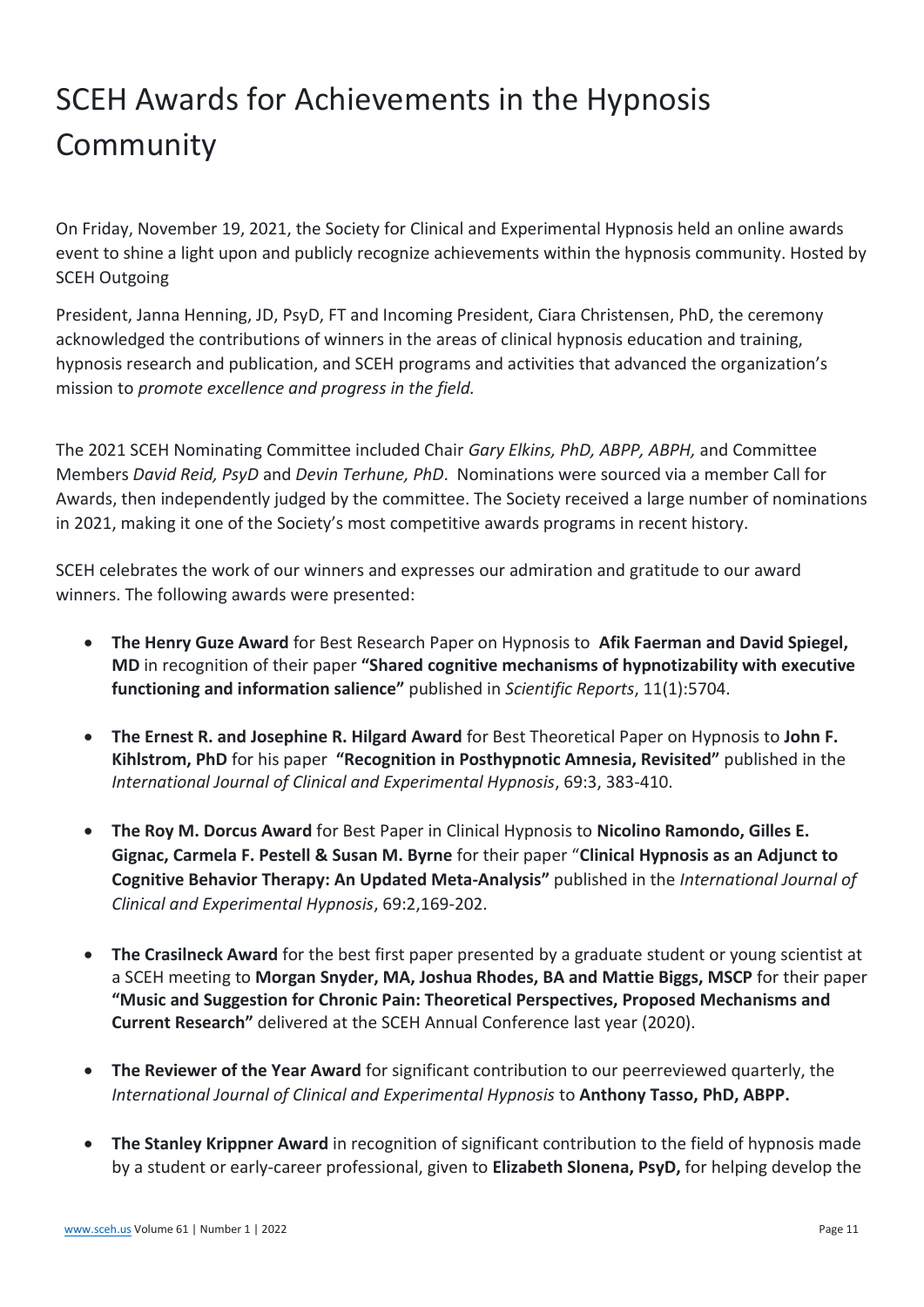Hypnotic Induction Practice Network of Students Interested in Skill Enhancement (HIPNOSISE), a new program to be launched soon.

- The **Erika Fromm Award** for Excellence in Teaching to **David Reid, PsyD** for recognized excellence in teaching at all levels of clinical hypnosis.
- **The Shirley Schneck Award** to a physician who has made significant contributions to medical hypnosis to **Moshe Torem,** MD for international contributions to medical hypnosis as a teacher and author and IJCEH reviewer**.**
- **The Arthur Shapiro Award** for the Best Book in Hypnosis to **Michael Yapko, PhD** in recognition of his book, *Process-Oriented Hypnosis: Focusing on the Forest, Not the Trees,* published by W. W. Norton & Company.
- **The Bernard B. Raginski Award** for Leadership and Achievement to **Donald Moss, PhD**, for his leadership in the creation and ongoing development of a successful; webinar series, for his oversight of our Midyear Workshops program, and for his tireless efforts to increase cooperation with hypnosis groups worldwide.
- **Naming of New Fellow** Incoming SCEH President Ciara Christensen also conferred the title of Fellow to **Janna Henning, JD, PsyD, FT.** Fellow nominations must be approved by a vote of the SCEH Executive Council and recognize outstanding contributors to the science and/or practice of hypnosis. Henning was recognized for her service as President and extensive work on major initiatives on governance and diversity.

The SCEH Program also includes awards chosen by the current SCEH President. Singled out this year for **Presidential Citations** for their contributions were:

- **Ciara Christensen, PhD -** in recognition of her leadership, energy and dedication in co-chairing an outstanding second virtual annual conference for the Society.
- **David Reid, PsyD**  in recognition of his leadership, energy and dedication in co-chairing an outstanding second virtual annual conference for the Society.
- **Anne Doherty Johnson**  in recognition of her many contributions to the hypnosis community as our Executive Director, and in particular for her assistance to the President in navigating several large SCEH governance projects and her work to transition the Society to new technology platforms.
- **Don Moss, PhD -** in recognition of his dedicated service and commitment to hypnosis as chair of the SCEH Education Committee, and his tireless efforts in organizing the SCEH Midyear Workshops and popular SCEH Webinar Series.
- **Gary Elkins, PhD, ABPP, ABPH -** in recognition of his excellent service as Editor, and for his continued stewardship of this important peer-reviewed journal, the International Journal of Clinical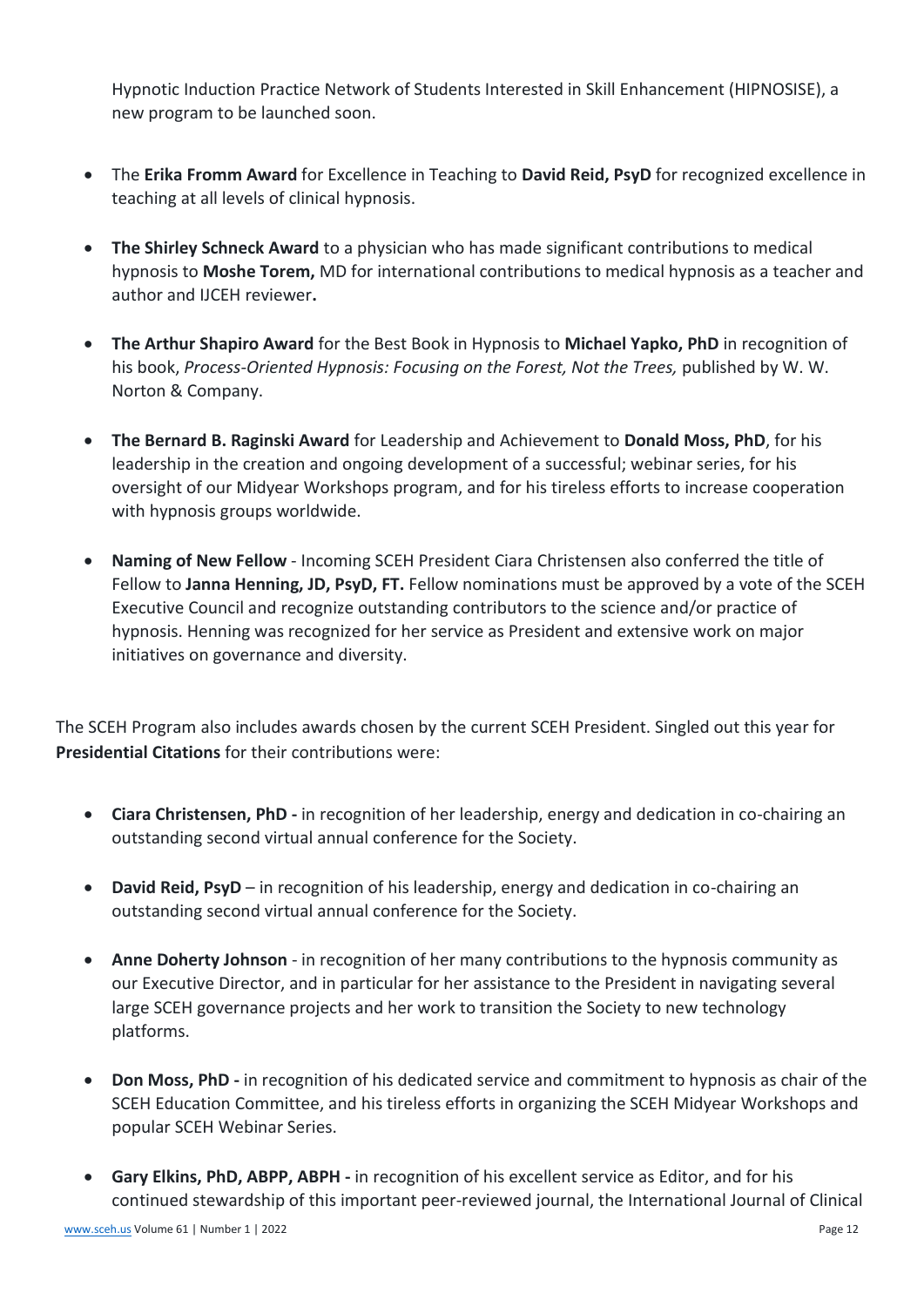and Experimental Hypnosis, including spearheading the transition to ScholarOne, increasing awareness of Open Access Publishing, and moving to an online-first workflow.

- **Barbara McCann, PhD -** in recognition of her commitment to education, including her contributions to both the Annual and Midyear Conferences, and her mentorship of female students and early career professionals.
- **Zoltan Kekecs, PhD -** in recognition of his excellent service as Treasurer and continued efforts to grow a Mentorship Program for the Society to foster the next generation of leaders in our field.
- **Sam Stork, MSCP -** in recognition of his outstanding work over the last three years, as Co-Editor and Editor of FOCUS, our quarterly newsletter, and for delivering a high quality, timely publication to our members**.**
- **Madeline Stein, MA**  in recognition of her work as co-editor of FOCUS and significant contributions as a volunteer member of several SCEH committees**.**
- **Casey Applegate-Aguilar MA, MS -** in recognition of her enthusiastic promotion of hypnosis and SCEH programs in her role as Editor of our
	- Facebook page, and for her assistance with the 2021 Introductory Workshop.

The Call for Nominations for next year's SCEH Awards Program will be issued early in 2022. More information on the SCEH Awards Program can be found at **[www.sceh.us/awards](http://www.sceh.us/awards)**[.](http://www.sceh.us/awards)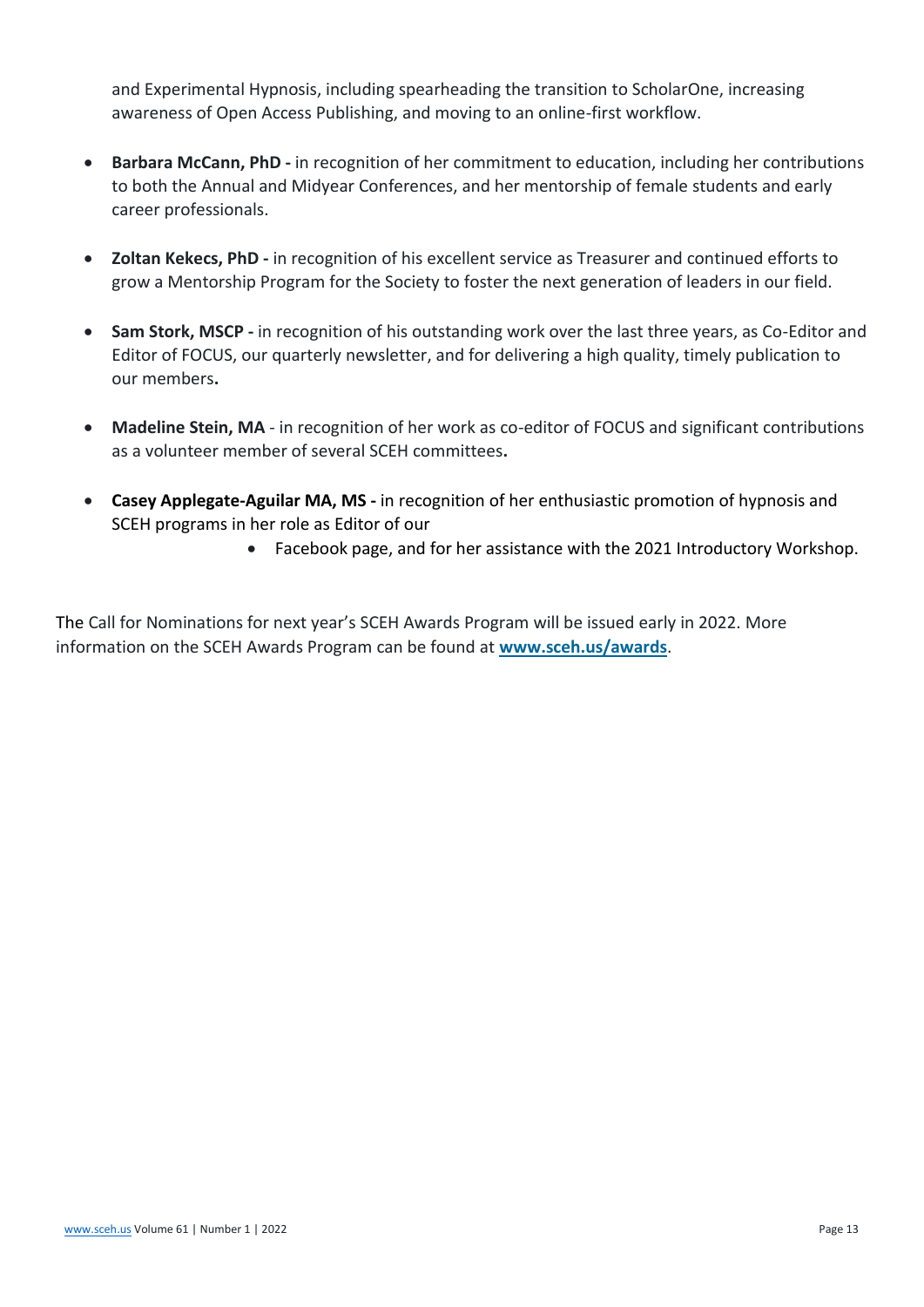# <span id="page-13-0"></span>Latest News from The International Journal of Clinical and Experimental Hypnosis

## <span id="page-13-1"></span>Recent Issue: Volume 70, Issue 1

The most recent issue of the IJCEH features six articles covering a variety of topics including hypnosis treatments for pain reduction and changes in various physiological measures. Additionally, articles discuss concepts such as dispositional self-consciousness, association of scales and hypnotherapy-seeking, and hypnotizablity norms. This is the first issue of 2022 and we look forward to publishing many more outstanding articles throughout the year!





Have you considered what Open Access Publishing can do for your research?

Open Access publications are a great way to extend the reach of your work. Publishing your accepted article in the *IJCEH* is free, but some authors elect to cover the costs of publishing, making their paper freely available to anyone online. The number of authors electing to publish their articles with Open Access in the *IJCEH* has been increasing. Open Access papers have many more views, more readers, and usually more citations. This is beneficial to the authors and to the journal! If your manuscript is accepted, consider Open Access publishing, and email us with any questions.

**Editor-in-chief:** Gary R. Elkins, PhD

**OPEN SCIENCE BADGES:** Consider publishing your research with an Open Science Badge! These Badges are implemented to acknowledge open science practices and serve as incentives for researchers around the world to share data and materials associated with the publication. Publishing with an Open Science Badge signals to the reader that the content has been made available and certifies its accessibility in a consistent location.

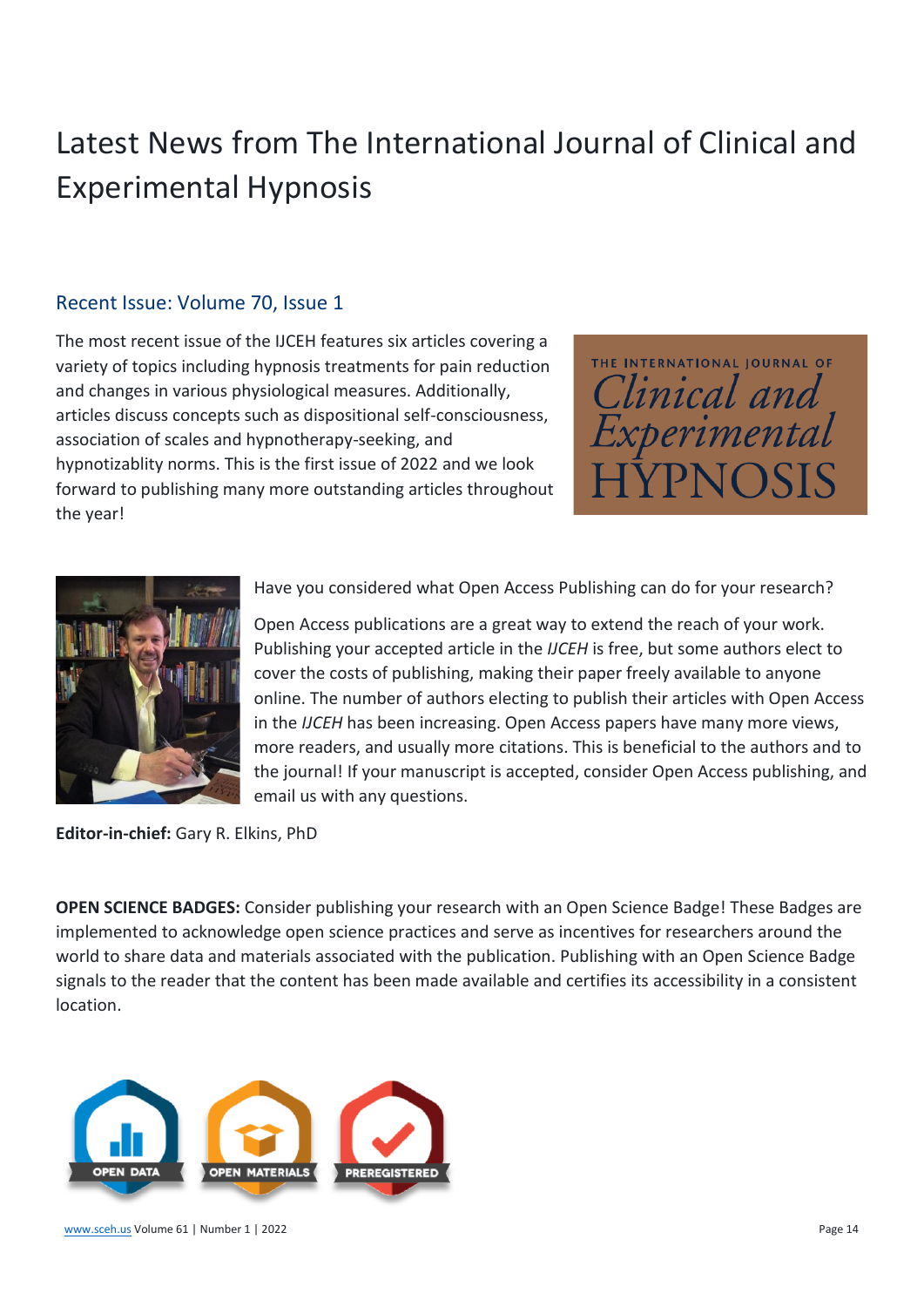

**The IJCEH accepts many types of papers**, including: Empirical research (e.g., clinical trials, neurophysiological studies, mechanistic studies, feasibility studies, replications); Clinical papers (e.g., well-designed multiple or single case studies); systematic reviews, meta-analyses, research-informed theoretical papers, & significant historical or cultural material. *Topics can include:* Hypnosis, hypnotizability, and hypnotherapy in psychology, psychotherapy, psychiatry, medicine, dentistry, wellness, nursing, and related areas; and studies relating hypnosis to other phenomena (e.g., mindfulness, contemplative practices, & consciousness).

#### <span id="page-14-0"></span>IJCEH Author Video Series

Take a moment to check out some of the recent Author Video Series posted to the IJCEH Twitter page. These brief interviews are conducted with published authors in the IJCEH and allow readers to learn about the findings directly from the authors themselves.



**If you have a paper to submit,** go to **[mc.manuscriptcentral.com/ijceh](http://mc.manuscriptcentral.com/ijceh)** and create a username. Everything you submit will be conveniently available for you to view on the online system.

**Contact us at**: **[IJCEH@baylor.edu](mailto:IJCEH@baylor.edu)**

Stay in the know when new articles or issues are published by signing up for new content alerts at the IJCEH publisher's website: **<https://tandfonline.com/ijceh>**. Click "New Content Alerts", enter your email, and select your preferred frequency!

**Managing Editor:** Joshua R. Rhodes, MA



#### Follow us on Twitter

Here are some Twitter accounts to follow! You can keep up to date on recent articles, event information, the latest news from hypnosis societies, and discussion on hypnosis research.

- **[@IJCEH](http://www.twitter.com/ijceh)** The IJCEH's Official Twitter Account
- **[@ElkinsGary](http://www.twitter.com/ElkinsGary)** Follow the Editor of the IJCEH
- **[@tandfonline](http://www.twitter.com/tandfonline)** Taylor & Francis Research Insights' Official Twitter Account

**Find us online at**: **[www.IJCEH.com](http://www.ijceh.com/)** or **[www.tandfonline.com/nhyp](http://www.tandfonline.com/nhyp)**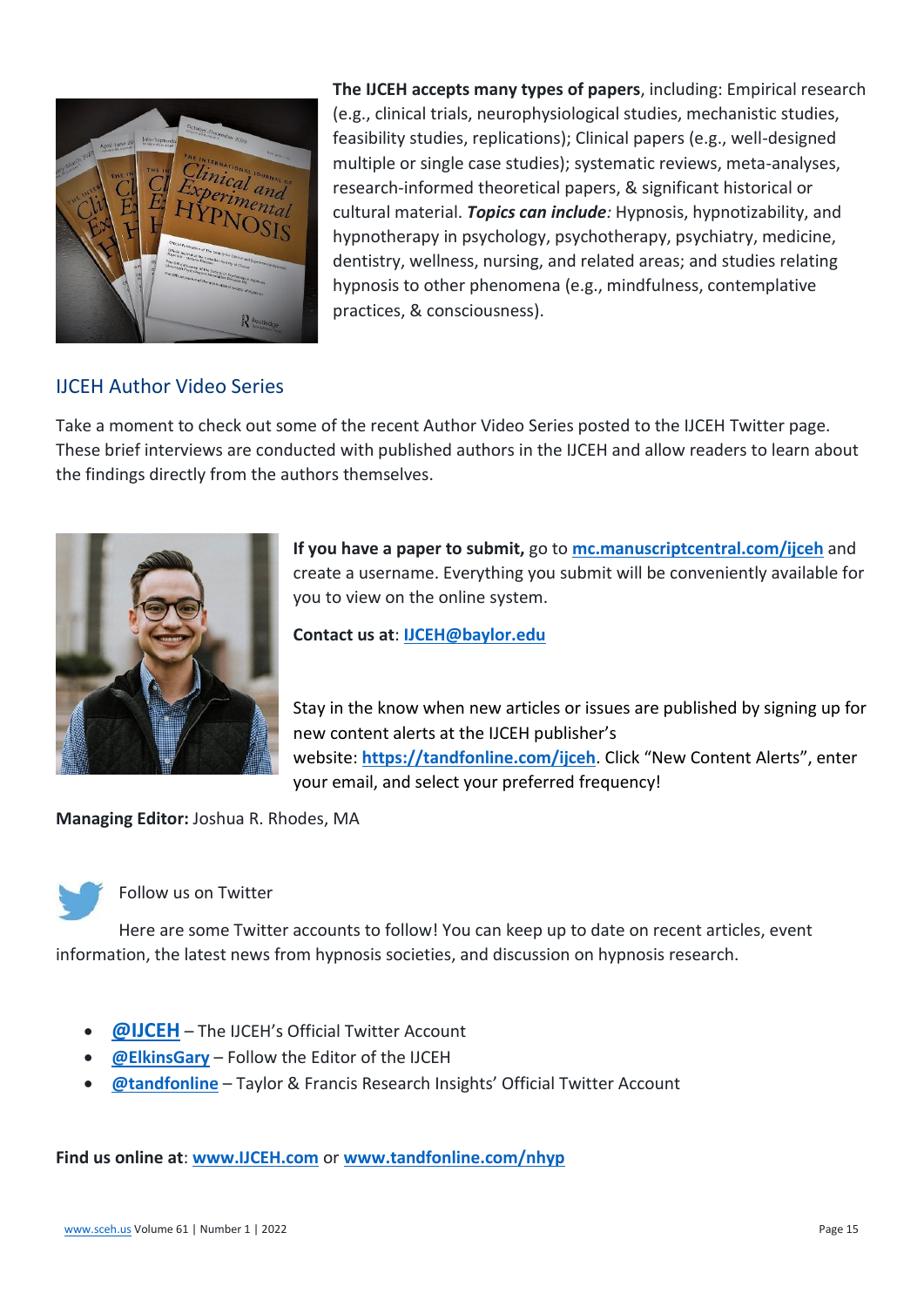**We are pleased to share abstracts from the articles published in the most recent issue of**



## <span id="page-15-0"></span>Abstracts from the January 2022 Issue

#### **Clinical Hypnosis for Pain Reduction in Breast Cancer Mastectomy: A Randomized Clinical Trial**

#### *Diana Moreno Hernández, Arnoldo Téllez, Teresa Sánchez-Jáuregui, Cirilo H. García, Manuel García-Solís & Arturo Valdez*

Surgical procedures for breast cancer treatment are commonly followed by pain. Clinical hypnosis has been shown to be effective in reducing pain during and after surgery, but most of the studies have used analogical scales, which only measure pain intensity. The aim of this study was to evaluate the effect of clinical hypnosis on pain intensity and its interference in daily activities in patients before and after mastectomy. The patients were evaluated using the Brief Pain Inventory. Forty patients were randomly assigned to an experimental or control group and evaluated 5 times: 1) baseline, 2) after clinical hypnosis session, 3) before surgery, 4) 1 day after surgery, and 5) 1 week after the surgery (follow- up). The results showed that after surgery the hypnosis group had a statistically significant reduction in pain intensity, less interference of pain with daily activities, sleep and life enjoyment compared with a control group. Clinical hypnosis may be recommended as a complementary treatment procedure for postmastectomy pain reduction and improving the quality of life of these patients.

#### **Dispositional Self-Consciousness and Hypnotizability**

#### *Etzel Cardeña, Lena Lindström, Ann Åström & Philip G. Zimbardo*

The abeyance of self-consciousness (SC) during hypnosis has been discussed as a central aspect of hypnosis, yet dispositional SC has been very rarely evaluated as a correlate of hypnotizability. In this study (N = 328), the authors administered the Harvard Group Scale of Hypnotic Susceptibility (HGSHS), the Inventory Scale of Hypnotic Depth (ISHD), and the Self-Consciousness Scale-Revised (SCS-R). Women tended to score higher than men on the HGSHS, besides experiencing greater ISHD automaticity. The Discontinuity (with everyday experiences) subscale of the ISHD correlated with the Public Self-Consciousness scale of the SCS-R and with the Private Self-Consciousness subscale (using simple, quadratic, and cubic regressions). Being concerned about the perception of others related to experiencing hypnosis as discontinuous with everyday life, which also related to being more introspective and interested in subjectivity at the middle range of scores. The article concludes with suggestions on how to pursue the implications of these results, including testing for nonlinear relations.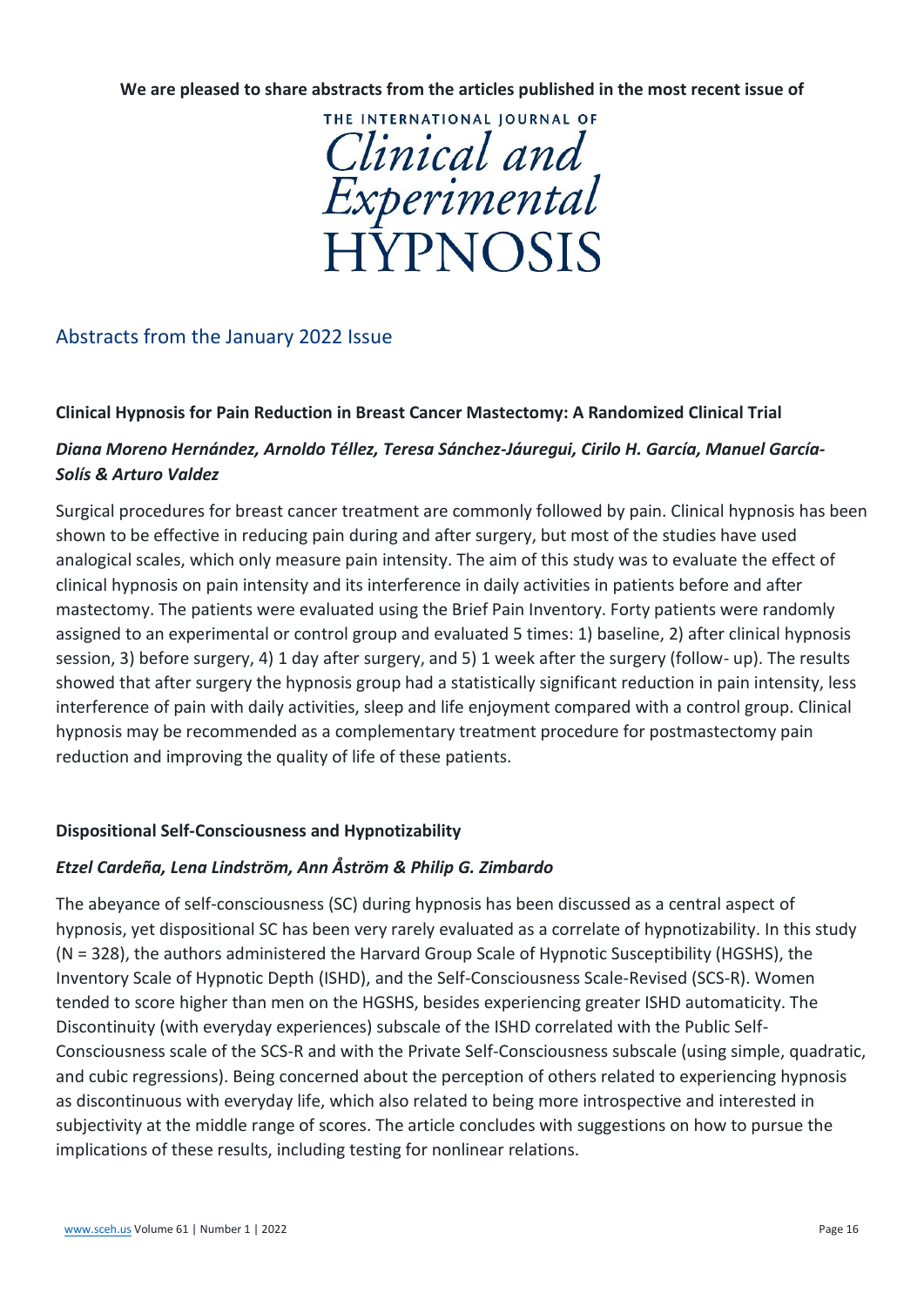#### **Association of Thought Impact Scale Scores with Hypnosis Treatment Responses and Hypnotherapy-Seeking: A Confirmation Study**

#### *Olafur S. Palsson, Sarah Ballou & Marcia E. Walker*

Previous research has indicated that high Thought Impact Scale (TIS) scores are associated with greater therapeutic response to hypnosis treatment and greater tendency to seek such treatment. This study aimed to confirm those findings in a new population-based subject sample and also evaluate hypothesized associations of TIS scores with several hypnotic phenomena. An internet survey of 1,500 U.S. adults identified 80 individuals who had undergone hypnosis treatment. As previously found, high TIS scorers were much more likely than low scorers (median-split) to have undergone hypnosis treatment (7.2% vs. 3.2%, p < .0001), but, in contrast with prior findings, high TIS scorers did not report a significantly higher rate of moderate or greater improvement from hypnosis treatment (58.6% vs. 40.9%, p = .12). TIS scores were positively correlated with greater imagery vividness, sense of automaticity, and altered body perception during hypnosis.

#### **Hypnotizability Norms may not be Representative of the General Population: Potential Sample and Self-Selection Bias Considerations**

#### *Burkhard Peter & R. Lynae Roberts*

The analysis of the methods sections of 66 normalization tests of hypnotizability scales reveals that out of 33,338 subjects, 58.57% were college and university students, and the majority of these were students of psychology. Of all subjects, 7.45% were younger school children, 27.63% were patients treated with hypnosis, and out of these, 85.26% were patients of 1 single therapist. Only 0.51% were trainees of dental or nursing schools, 0.13% were prisoners, and 5.71% were other adults. These figures suggest a sampleselection bias. As 83.08% of these subjects were told beforehand that they were to undergo a hypnosis study, a self-selection bias is also implied in the data. It can be presumed that those interested in hypnosis participated, whereas others who had no interest in hypnosis may have refrained. It is concluded that some of the published norms of hypnotizability tests may not be adequately representative of the general population. Many hypnosis studies, whether clinical or experimental, which are based on hypnotizability, may be afflicted by these biases.

#### **Positions of French Nurses Regarding the use of Hypnotherapy to Relieve Pain in Postoperative Settings**

#### *Maria Dolores Cano Romero, Maria Teresa Munoz Sastre, Paul Clay Sorum & Etienne Mullet*

The objective of this study was to carry out a detailed mapping of the different personal positions of French nurses concerning the practice of hypnotherapy. Factorial design was used to assess the impact of 4 situational factors: type of postoperative care and degree of pain associated with it (chemotherapy, wound cleansing and bandaging, or body grooming that leads to pain on mobilization); whether paracetamol (also known as acetaminophen) was administrated along with hypnosis or not; professional credentials of the hypnotherapist; and patient's identity (adult, young person, elderly person, or young person with learning difficulties). A combination of scenario technique and cluster analysis was implemented. Participants were 91 registered nurses and, for comparison, 19 nurse's aides, 9 physicians, 5 psychologists, and 77 laypersons. Seven qualitatively different positions were found. Only a minority of French nurses were convinced that hypnotherapy is an indisputably acceptable practice in postoperative care. Most of them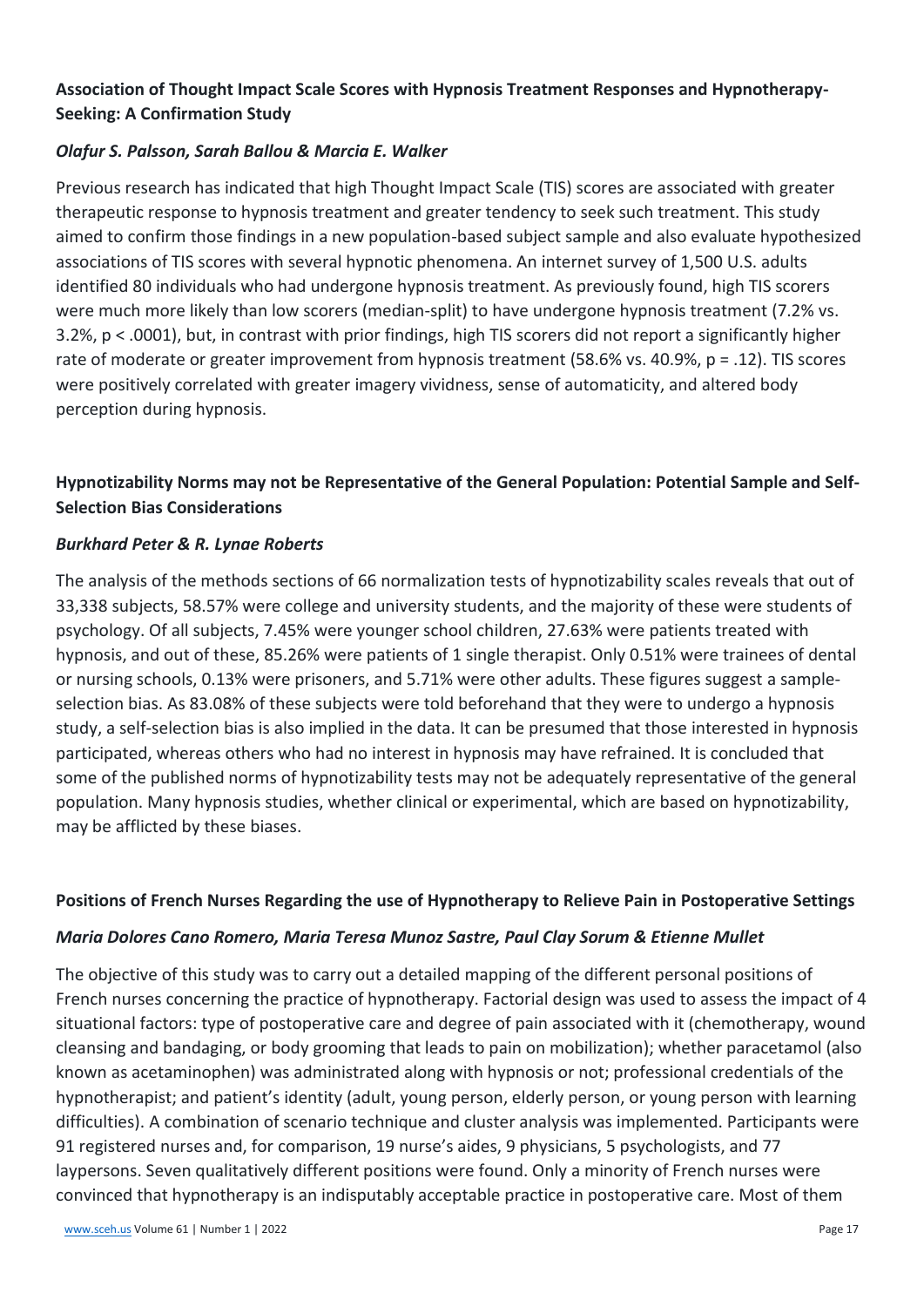were indifferent to the issue as long as pain medication was used. Nurses' views appeared to be similar to physicians' views.

## **Pilot Study of a Brief Hypnotic Induction: Effects on Blood Pressure, Heart Rate, and Subjective Distress in Patients Diagnosed with Hypertension**

#### *Arif Setyo Upoyo, Endang Triyanto & Agis Taufik*

The feasibility of hypnotherapy interventions for lowering blood pressure and psychological stress in hypertensive patients was investigated in a pilot study. The research objective was to determine the effect of audio hypnotherapy on blood pressure, stress levels, and heart rate in primary hypertension patients. The study randomized 64 hypertensive patients to the intervention or usual care. The intervention group received hypnotherapy through audio recordings for 15 minutes, while the control group took a rest for about 15 minutes. Blood pressure and heart rate were measured with digital tensimeter and stress levels with the Subjective Units of Distress Scale. Data analysis used Kruskal Wallis Test. The results showed a significant difference between the intervention and control groups with p value < .001 for decreasing in systolic blood pressure and p value < .001 for decreasing in stress levels. This pilot study suggests that a hypnotherapy intervention may be feasible and of benefit in a clinical population of hypertensive patients, however further study is needed.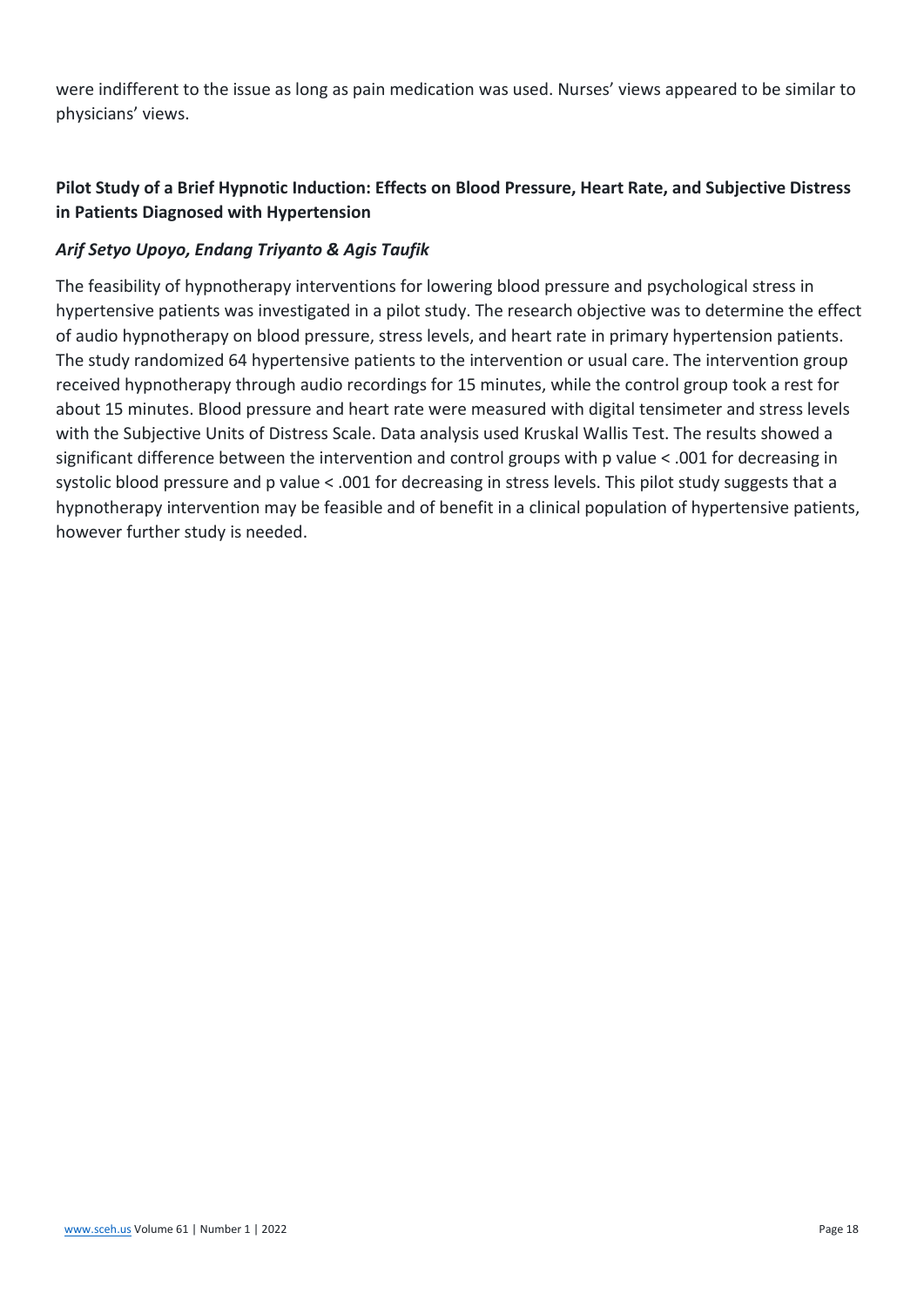# <span id="page-18-0"></span>Member News

## <span id="page-18-1"></span>An Interview with Irving Kirsch, PhD

*Interviewed by Lauren Simicich, MSCP Clinical Psychology Doctoral Student, Baylor University*

#### *Tell me a little bit about yourself and your work.*



*Dr. Irving Kirsch*

I am currently the associate director of the Program in Placebo Studies at the Harvard Medical School. I am also a professor emeritus of psychology at the University of Connecticut (UCONN) in the US and the University of Hull in the UK. I am an author/editor of 10 books and more than 250 journal articles on hypnosis, placebo effects, the relation between mind and body, and the effect of expectancies and beliefs on experience and behavior. My work on the lack of efficacy of antidepressants has influenced official treatment guidelines for depression in the UK.

## *What initially appealed to you about the study of hypnosis? How has this stayed the same or changed over time?*

I learned clinical hypnosis from Professor Perry London when I was a graduate student in clinical psychology. Perry was a pioneer in hypnosis research and my clinical supervisor at the University of Southern California. This led to frequent use of hypnosis in my clinical practice. Although I no longer practice, if I did, I would still use hypnotic techniques in my work with clients.

My research on hypnosis began with an exercise that I did every year as a professor at UCONN. The assignment for the students was to bring in one or two fairly recent studies that they found interesting, following which we would design studies that would be worthy of publication no matter what the results. Jim Council, who was a graduate student in our program, brought in a study by Norman Katz on the use of a skill-based induction in place of the traditional trance induction of hypnosis. The discussion of this study resulted in our design of two studies, one of which became Jim's MA thesis, and the other was developed into an MA thesis for Anne Vickery. Part of what we did in these studies was to assess the impact of expectancies on responses to hypnotic suggestion. The results confirmed my intuition that beliefs and expectations were of fundamental importance in hypnosis and that the study of hypnosis was a promising vehicle for understanding the impact of beliefs and expectations on experience and behavior. I still think that is the case.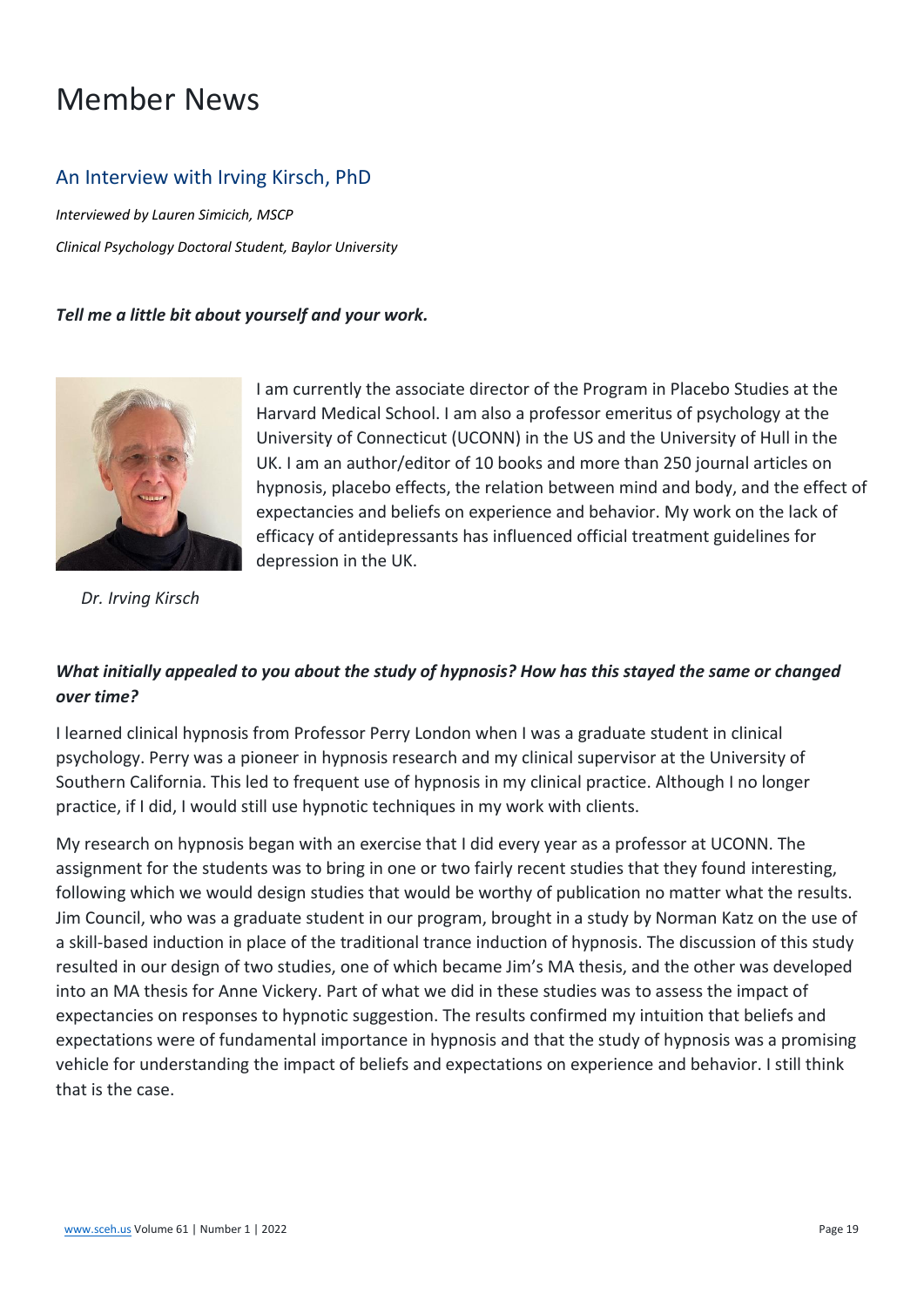#### *As you've studied hypnosis over time, what have you come to appreciate most about it?*

What I appreciate most about hypnosis is the ability to shape experience through the use of suggestion. We know from research that the kinds of suggestions given in hypnosis can be experienced almost to the same degree without inducing hypnosis. This provides a bridge between my interest in hypnosis and my interest in placebos. One of the commonalities is that the clinical conditions that can be ameliorated by placebos can also be helped by hypnotic suggestion, which makes it possible to use hypnosis to elicit placebo effects without deception. I have referred to this as using hypnosis as a non-deceptive placebo. Note that I am not claiming that hypnosis is a placebo, but rather that it can be used as a placebo without deception.

#### *What part of your current work do you personally find most satisfying?*

Most recently, my colleagues in the placebo research community and I have been doing studies on openlabel placebos. Open-label placebos are placebos that are administered openly as placebos along with an explanation of why they might work even though the person knows that they do not contain any active ingredient. This was first reported in a study by Lee Park and Lino Covi in 1965. That study, while demonstrating the possibility of administering a placebo without deception, did not include a control group, a shortcoming that I pointed out in my 1990 book, *Changing expectations: A key to effective psychotherapy*. In 2008, my colleagues and I published the first controlled study of an open-label placebo, which demonstrated substantial efficacy in the treatment of irritable bowel syndrome (IBS). Since then, controlled studies have demonstrated its efficacy for a variety of other conditions.

A few years ago, I met Neils Bagge, a psychologist in Denmark who has been prescribing imaginary placebos to clients as part of psychotherapy. Neils has his clients imagine what an effective placebo for an effect they desire might look like, and then has them imagine taking that pill, first in the therapy session and then in daily life. Currently, my colleagues in Jens Gaab's lab at the University of Basel are testing the efficacy of imaginary placebos in the treatment of test anxiety. The imaginary placebo procedure was first introduced in the context of hypnosis by Steve de Shazer in 1984. We are using it without inducing hypnosis.

Finally, officials at the FDA have replicated my finding that the difference between antidepressants and placebo is small and without clinical significance. They have done this with a patient-level analysis of all the antidepressant clinical trials ever sent to them for approved antidepressants. This analysis, which involved more than 73,000 patients, is currently under review in a paper that I co-authored with them.

#### *What brings you enjoyment outside of your work/professional endeavors?*

Traveling and playing violin with friends have been an important source of pleasure for me. The most exciting of these experiences was playing in the string section backing up Aretha Franklin in a concert in Detroit in the 1960s. Unfortunately, covid and arthritis have gotten in the way of both of these sources of enjoyment.

#### *Where can people find out more about you and your work?*

I suggest reading my books: *Changing Expectations, A Key to Effective Psychotherapy Essentials of Clinical Hypnosis: An Evidence-Based Approach* (co-authored by Steven Jay Lynn) *The Emperor's New Drugs: Exploding the Antidepressant Myth*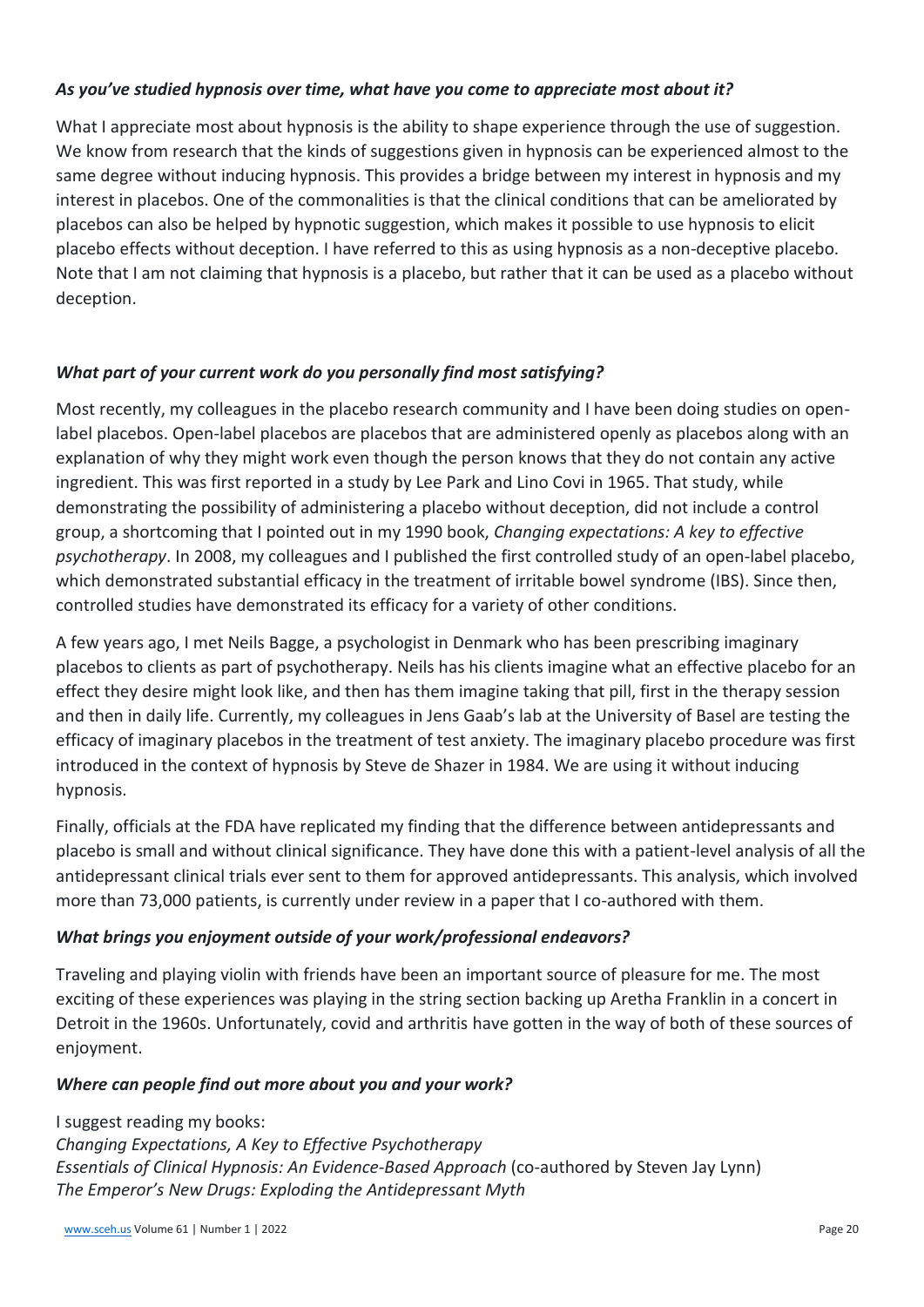For an introduction to my work on antidepressants and the placebo effect, one could see my interview with Leslie Stahl on *60 Minutes*, which is **[available on YouTube](https://www.youtube.com/watch?v=Zihdr36WVi4)**.

## <span id="page-20-0"></span>Article by Jeremiah Percey, PhD

## **Evaluating Spiritual Health**

Hypnosis is a versatile tool for clinicians. Not only can it be applied to various fields – such as emergency medicine, gastroenterology, therapy, physical therapy, etc. – but within those fields, there are subfields of applicability. One area deserving more focus is that of the experiential domain. Specifically, creating hypnotic inductions for the purposeful elicitation of spiritual experiences.

A spiritual or religious experience can be defined as one in which an individual enters into a sacred domain that encompasses ideas of God, higher powers, divinity, and a transcendent reality (Pargament, 2007). Significantly, over the last several decades, research on spirituality and spiritual experiences has flourished, attracting researchers from many fields, across the world. One of the more prominent researchers, Dr. Lisa Miller at Columbia University's Teachers College, has compiled research relating to spirituality and mental health. In her book, The Spiritual Child (2016), she elaborates on her research, demonstrating the insulating power of spirituality against mental health disorders.

Thus, employing hypnosis' versatility within varying spiritual contexts may alleviate spiritual and mental health crises, which are increasing throughout the COVID-19 pandemic (Coppola, Rania, Parisi, & Lagomarsino, 2021). In individuals, spirituality promotes a sense of belonging or purpose, as well as ineffable feelings of interconnectedness, which can safeguard mental health (Jafari et al., 2010). With spirituality being an integral component of mental health, leveraging hypnotic interventions to target spiritual dimensions can produce spiritual experiences. Specifically, guiding them to meet the deity they worship, a spiritual location where they can find connectedness, or simply implementing suggestions that circumscribe the dimensions of cognitive, emotional, and behavioral spirituality (Ghanbari & Mohammadimehr, 2020). By evaluating spiritual health and focusing on hypnotic interventions to guide individuals to spiritual dimensions, the practitioner can amend spiritual frailty. This approach focuses on the concept of "whole-person" health and wellness, which takes into account other dimensions of health, not only physical and mental health. It is vital that practitioners and clinicians "see" their client as more than an amalgamation of physical and psychological faculties, but as a complex being consisting of experiences that may supersede that which the eye can see.

\*References available upon request

## <span id="page-20-1"></span>Reflections from an Editor by Cassondra Jackson, MA

In recent years, we have witnessed the [American Psychological Association's apology](https://www.apa.org/about/policy/racism-apology) for contributing to systemic racism, the [American Psychiatric Association's apology](https://www.psychiatry.org/newsroom/news-releases/apa-apologizes-for-its-support-of-racism-in-psychiatry) for supporting racism in Psychiatry and their [historical](https://www.psychiatry.org/newsroom/historical-addendum-to-apa-apology)  [addendum,](https://www.psychiatry.org/newsroom/historical-addendum-to-apa-apology) and the [American Academy of Pediatrics](https://publications.aap.org/aapnews/news/6495) acknowledged their roles as well. Some may feel that the apologies are enough, while others may feel that these apologies are surface and do not go far enough. The [Association of Black Psychologists' response](https://abpsi.org/wp-content/uploads/2021/11/ABPsi-Full-Statement.pdf) offers a unique perspective regarding the apologies. Ultimately, the apologies and the responses highlight how dominant fields have had structural and institutional impacts on the mental health and well-being of Black, Ingenious, and other People of Color.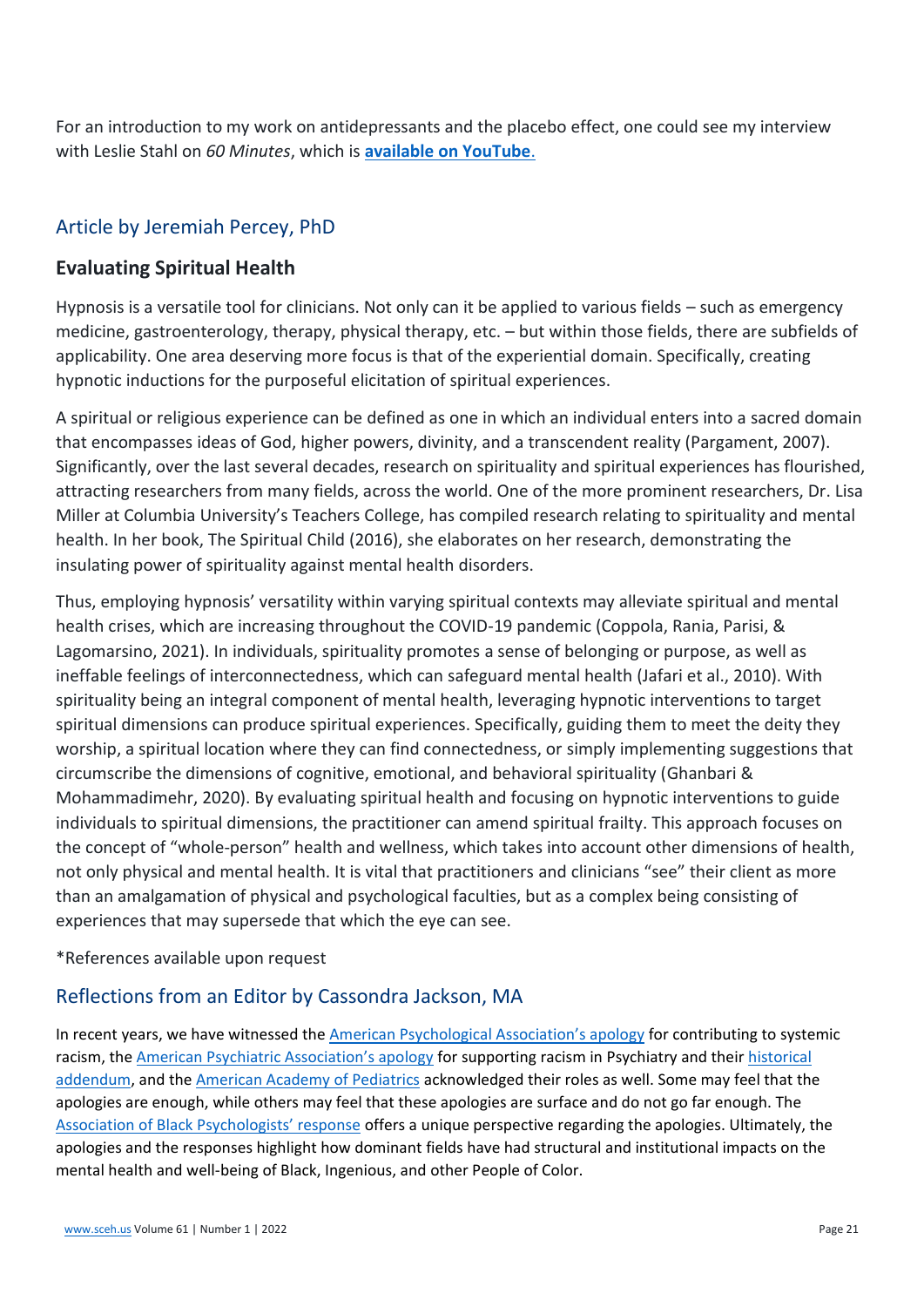Moving towards collective healing is a prime direction for us all to go when it comes to caring for each other as human beings sharing human experiences on this planet. Each individual can ask themselves questions such as, How do I show up for people whose cultural or ethnic backgrounds are different from my own? In what ways do my own biases and prejudices show up? How can I become a better ancestor to the generations behind me? There are many others to reflect on, but I will leave these here and add quotes to support the self-reflection process. You are warmly invited to read and reflect as we contemplate our own humanness and how we can better serve humanity.

"Humility is not thinking less of yourself, it's thinking of yourself less." – C. S. Lewis

'Humility is the foundation by which love manifests." – Radhanath Swami

"How do we hold people accountable for wrongdoing and yet at the same time remain in touch with their humanity enough to believe in their capacity to be transformed?" - Bell Hooks

"We create our lives out of our past and out of the present…We are our ancestors when we heal ourselves. When we heal ourselves, we also heal Mother Earth, and we heal all future generations." - Rita Pitka-Blumenstein, Grandmothers Counsel the World: Women Elders Offer Their Vision for Our Planet edited by Carol Schaefer (2006)

"Every great dream begins with a dreamer. Always remember, you have within you the strength, the patience, and the passion to reach for the stars to change the world." -Harriett Tubman

"I refuse to accept the view that mankind is so tragically bound to the starless midnight of racism and war that the bright daybreak of peace and brotherhood can never become a reality…I believe that unarmed truth and unconditional love will have the final word." -Martin Luther King, Jr.

"No one is born hating another person because of the color of his skin, or his background, or his religion. People must learn to hate, and if they can learn to hate, they can be taught to love, for love comes more naturally to the human heart than its opposite.' -Nelson Mandela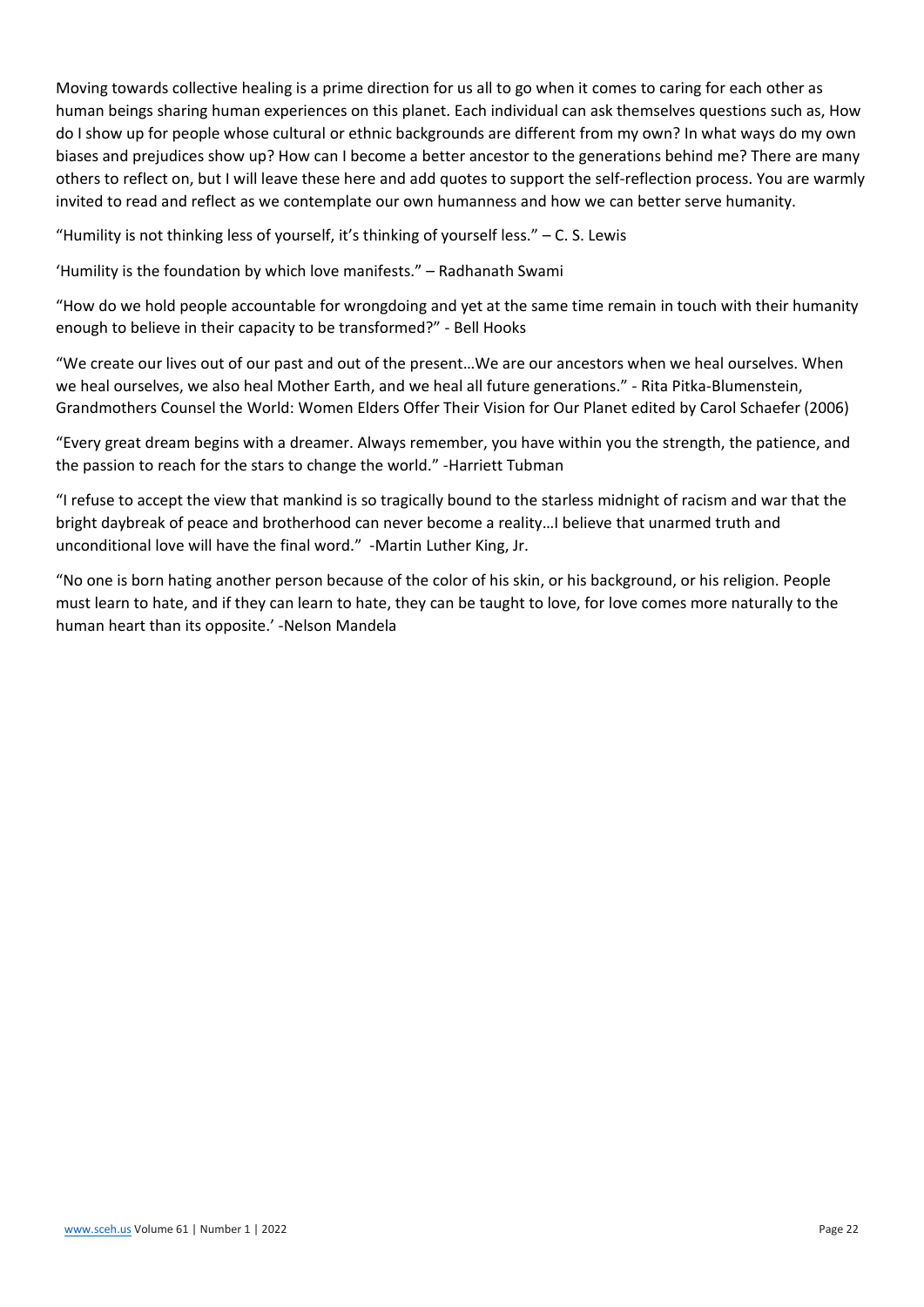# <span id="page-22-0"></span>Meet the Editors

Starting this issue, a new team is working on SCEH FOCUS. Let us introduce ourselves to you.



**Lauren Simicich**, MSCP, is a fifth-year clinical psychology doctoral student at Baylor University and the Mind-Body Medicine Research Laboratory under the mentorship of Dr. Gary Elkins. Over the course of her graduate coursework, she has worked on numerous hypnosis-related studies as a clinical hypnosis therapist. Presently, she is a clinical psychology resident at the George E. Wahlen Veterans Affairs Salt Lake City Health Care System where she is completing an APA accredited pre-doctoral internship.



**Cassondra Jackson**, MA, is a doctoral student in Saybrook University's Mind-Body Medicine program. She's worked in the mental health field for over 10 years and enjoys integrating new practices into her work. She is passionate about spiritual wellness, social activism, and helping others become their best selves. Her research focuses on social determinants of health, healthcare disparities, and spirituality.



**Mikhail Reshetnikov**, MA, is a fourth-year psychology doctoral student at National Research University Higher School of Economics of Moscow. He is researching psychophysiological correlates of hypnotic suggestibility while also working towards adaptation of hypnotic suggestibility measuring scales for Russian language. Mikhail is also a part of HSE Neurodynamics Group where he is working towards developing new ways of automating and improving experimental procedures, including methods related to TMS and EMG.